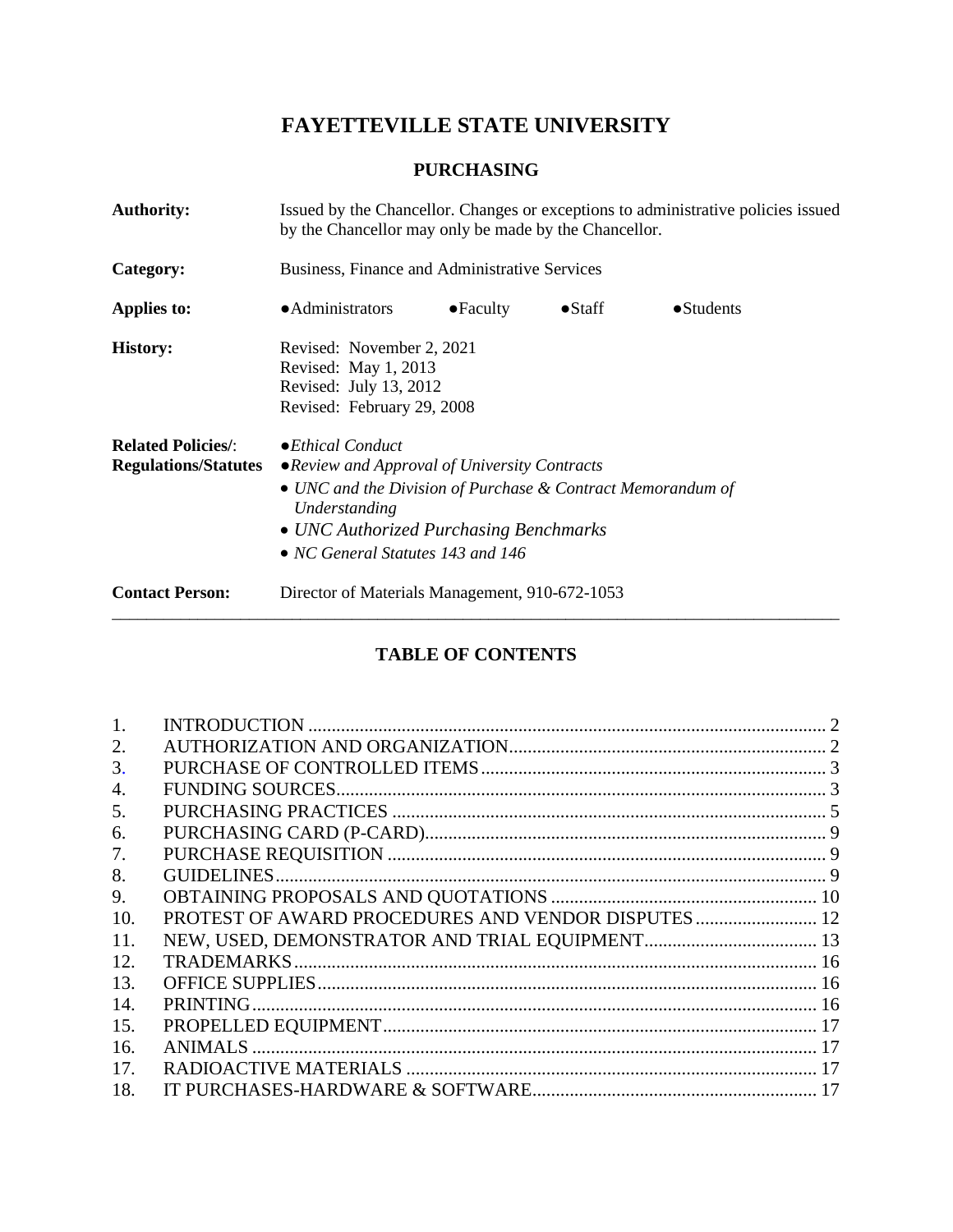| 24. ADMINISTRATIVE REVIEW AND APPROVAL OF CONTRACTS  24 |  |
|---------------------------------------------------------|--|

\_\_\_\_\_\_\_\_\_\_\_\_\_\_\_\_\_\_\_\_\_\_\_\_\_\_\_\_\_\_\_\_\_\_\_\_\_\_\_\_\_\_\_\_\_\_\_\_\_\_\_\_\_\_\_\_\_\_\_\_\_\_\_\_\_\_\_\_\_\_\_\_\_\_\_\_\_\_\_\_\_\_\_\_\_

# <span id="page-1-0"></span>**1. INTRODUCTION**

This policy and its procedures must be followed in carrying out the purchasing process at Fayetteville State University (University). The primary goal of all purchasing activities at the University is to procure a high-quality product or service, at the best price, in the shortest period of time. As a 'custodian of public monies,' the University's Purchasing Department is committed to integrity and professionalism and the mandate to follow the regulations and purchasing policies set forth by the state of North Carolina. The Division of Purchase and Contract, a part of North Carolina's Department of Administration, has the responsibility for administering the State's program for the acquisition of property and services where public or grant funds are involved. For most expenditures under \$100,000.00, the University is delegated purchasing authority.

# <span id="page-1-1"></span>**2. AUTHORIZATION AND ORGANIZATION**

The Purchasing Department is the sole entity at the University having the authority to place purchase orders and authorize the use of small purchase procedures to acquire commodities (i.e., supplies, materials, and equipment) and contractual services (to include printing and professional and consultant services) by purchase, rent, lease, lease-purchase or installment purchase.

The purchasing processes of the University are guided by the principles of fairness, impartiality, and propriety. The actual absence of, or even the appearance of the absence of, these principals may constitute a conflict of interest where the University, or individual, is adjudged as practicing favoritism or preferential treatment toward a particular vendor or contractor. Because of the detrimental impact that these conditions may have, the University is committed to fair and open competitive placement of its requirements and the avoidance of any conflict of interest.

In this regard, it is the policy of the University that employees must avoid conflicts of interest that may compromise professional objectivity. This mandate is particularly true in the execution of the University's purchasing practices, regardless of the individual doing so, as they retain a high level of public visibility due to the custodial nature of these responsibilities.

Purchases are subject to the terms and conditions of State law and the University of North Carolina Board of Governors policies, and, in the instance of federally funded grants and contracts, federal law. All purchases will be reviewed for compliance.

# **3. PURCHASE OF CONTROLLED ITEMS**

# **A. Purchase of Controlled Substances**

The possession and use of controlled substances (drugs having no accepted medical use or drugs having potential for abuse) are governed by the Federal Controlled Substances Act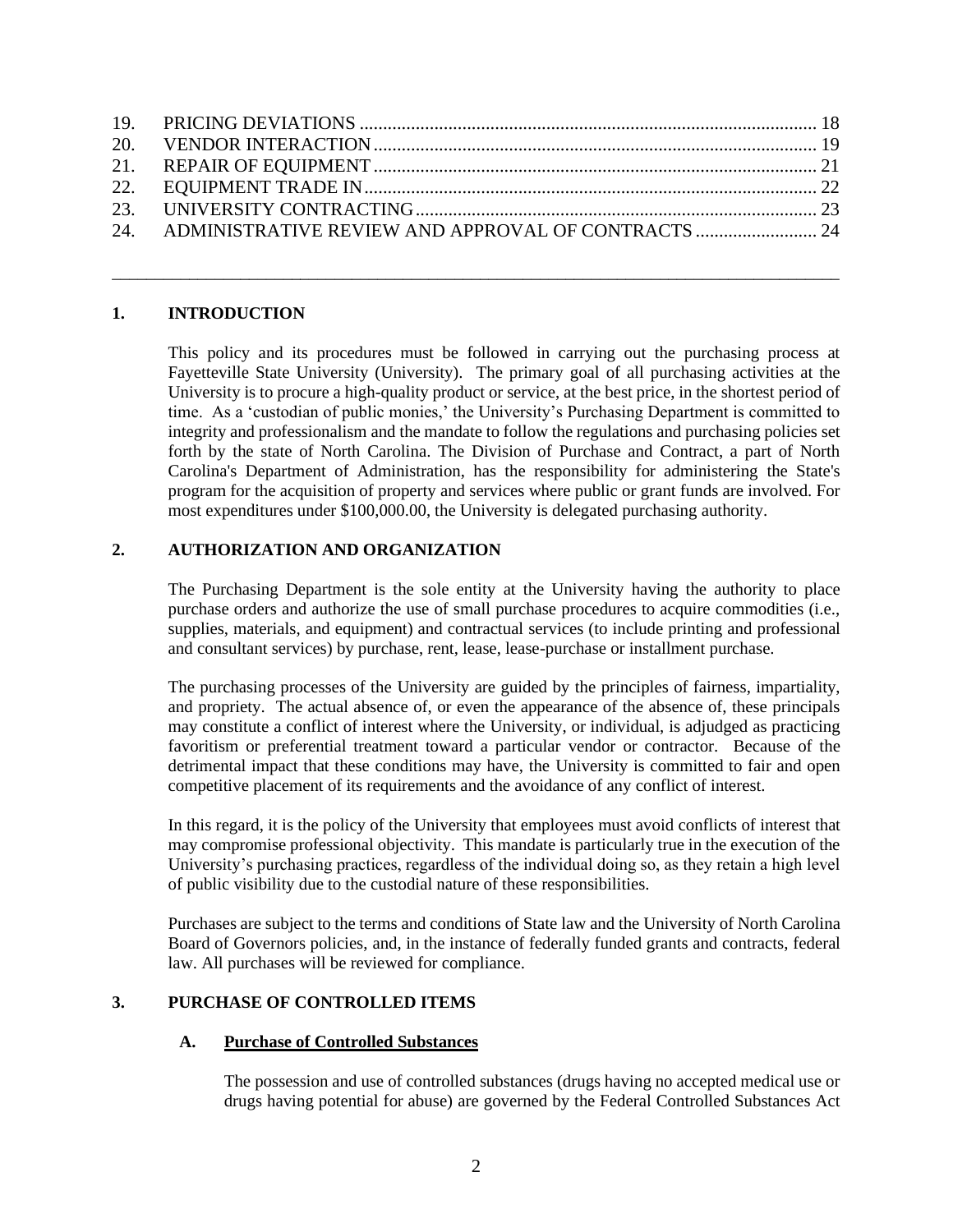of 1970. This law requires every person who manufactures, distributes, prescribes, administers, or dispenses any controlled substance or who proposes to engage in any activity utilizing controlled substances to register annually with the U.S. Department of Justice, Bureau of Narcotics and Dangerous Drugs.

Purchase of controlled substances cannot be made by or for the University without such proper registration.

# **B. Purchase of Industrial Alcohol**

The Department of Treasury, Bureau of Alcohol, Tobacco and Firearms (ATF) regulates the tax-free purchase of industrial alcohol and specifically denatured spirits. Such purchases may only be made for these items upon receipt of the ATF's approval as documented by the ATF issuance of an "Industrial Alcohol User Permit" (ATF Form 5150.9). Upon issuance of the ATF permit number, the University may withdraw and use alcohol tax free on a continuing basis and will remain in force until suspended, revoked, or terminated.

Associated with the issuance of this permit are the requirements to:

- 1. Maintain records and file periodic reports as required by federal regulations.
- 2. Pay the Special Occupational Tax (a tax on the use of alcohol and not itself) on an annual basis.
- 3. Post the permit in the authorized and approved place of storage.

# <span id="page-2-0"></span>**4. FUNDING SOURCES**

# **A. Applicability of State Purchasing Practices**

The State of North Carolina Purchasing Department, has established that all public funds irrespective of source used for purchases, rental, lease, and lease-purchase of commodities (i.e., equipment, materials, supplies) and services will be controlled by the provisions of North Carolina law as implemented by the University's Purchasing Policies and Procedures.

Per GS. 116-13, under the following circumstances, requisitions are exempt from approval or oversight of the UNC System Procurement Office, Secretary of Administration or State Purchasing Officer, regardless of dollar value.

- 1. The funds used to procure personal property or services are not moneys appropriated from the General Fund or received as tuition or, in the case of multiple fund sources, moneys appropriated from the General Fund or received as tuition do not exceed thirty percent (30%) of the total funds; or
- 2. The funds used to procure personal property or services are contract and grant funds or, in the case of multiple fund sources, the contract and grant funds exceed fifty percent (50%) of the total funds.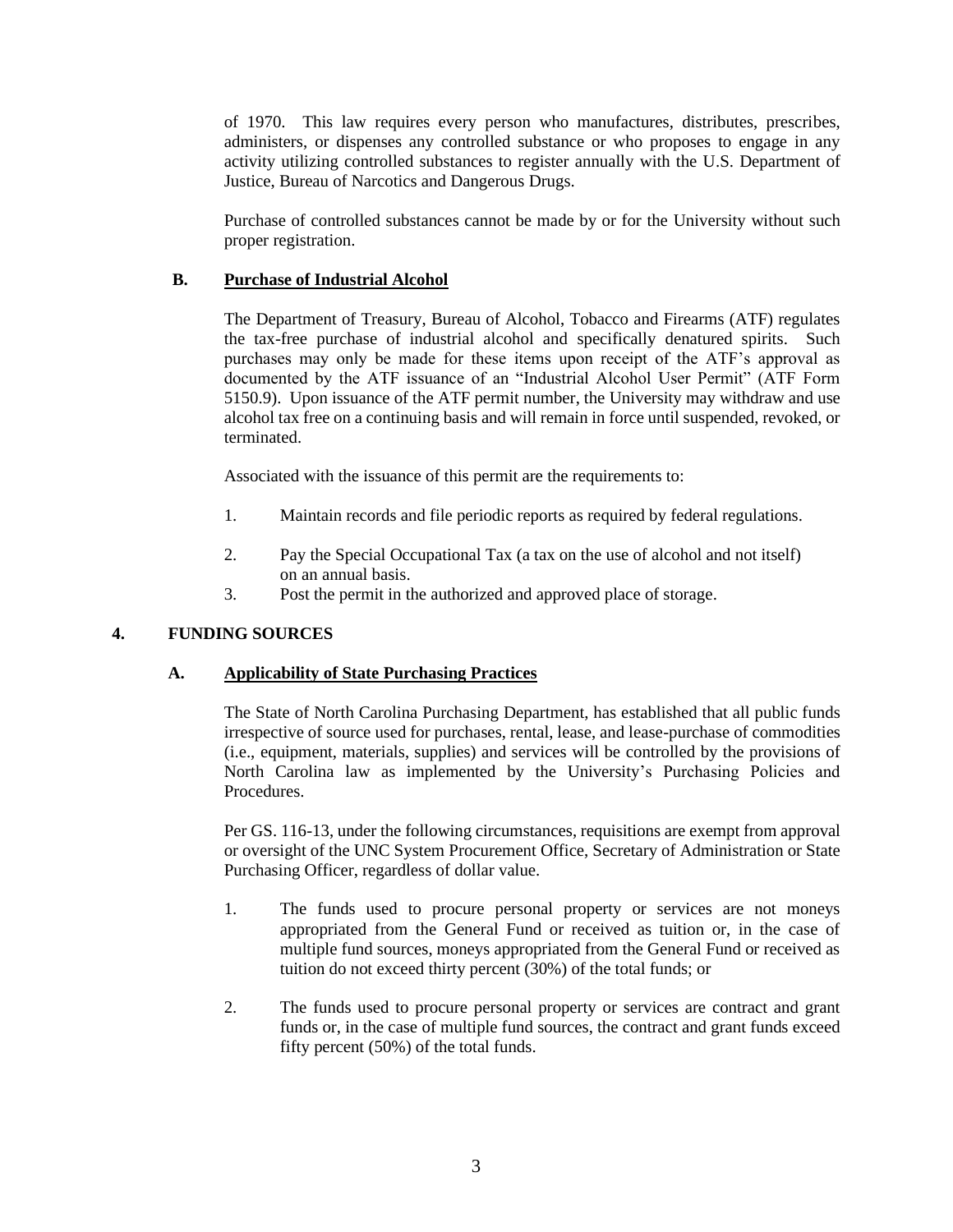# **B. Department Funds**

The University administratively operates on the principle of decentralized fiscal responsibility (or budget allocations to the college, schools, and departments) and internal management control. The administrative head of each unit, accordingly, is responsible for the expenditure of this allocation.

Funds are available for purchase upon allocation and allotment to the affected account. The Executive Budget Act prohibits the obligation of State funds prior to these actions and the expenditure of monies for any purpose for which it was not appropriated.

The authority to make purchases from department budgets is provided to the Purchasing Department by signatures of the administrative head, or account holder, on a purchase requisition or the authorized submittal of an electronic (i.e., online) requisition. In some cases, this authority to approve charges against a department budget is delegated by the administrative head to others. Such a delegation, however, does not relieve the primary party from the responsibility for the allotted budget and its use.

# **C. Grants and Contracts**

Research funds, whether grants or contracts, are considered to be awarded to the University and not the individual principal investigator or a particular department. Generally, these funds are expended under the auspices of a department or school with authorizations provided as discussed at Department Funds section above.

In addition to being guided by State statutes and the Office of Management and Budget (OMB) Circular A-110, the Federal Acquisition Regulation, Part 35, Federal Acquisition Circulars, and Federal Executive Order 12549 also apply.

OMB Circular A-110 provides standards for obtaining consistency and uniformity in administering the obligation of federal funds extended to institutions of higher education by an award of the federal government. Particular sections of the Circular Procurement Standards, which require specific purchasing practices by all individuals involved in the purchasing process, are:

- 1. Section 43 The University must provide, to the maximum extent, open and free competition in its purchases.
- 2. Section 44 The University's purchasing practices and procedures must provide that:
	- a. The requisitioning and purchase of unnecessary items is avoided.
	- b. A lease-versus-purchase analysis is performed, where appropriate.
	- c. Small-business, minority-owned firms, and women's business enterprises are used.
	- d. Awards are made in the type of instrument that best serves to promote the funded program, i.e., firm fixed-price purchases.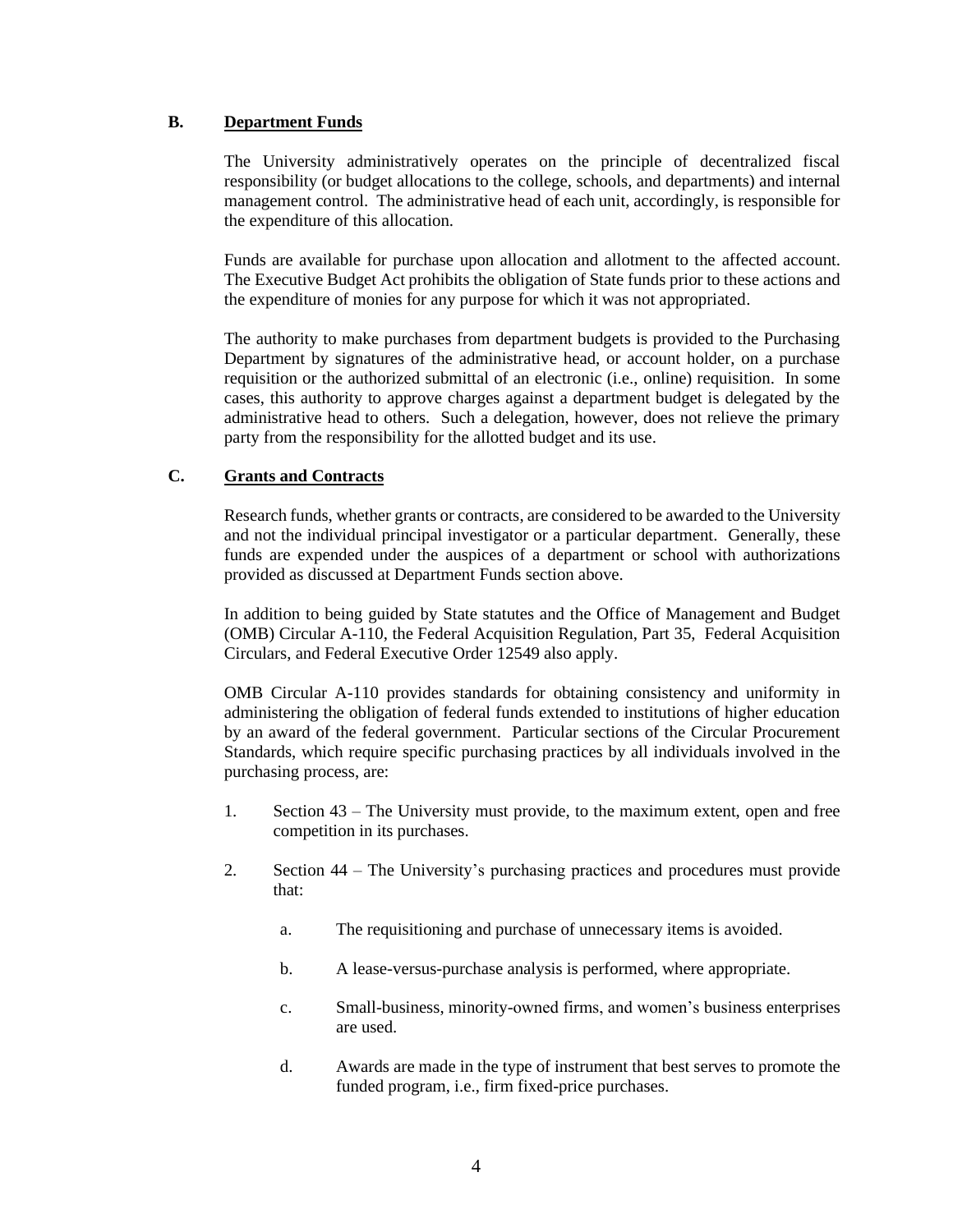- 3. Section 45 The purchasing files must evidence the accomplishment of a cost or pricing analysis prior to each award.
- 4. Section 47 Contract administration is accomplished to enable an assessment of the vendor or contractor's performance and its conformance with the purchase's terms and conditions, specifications, and delivery.

While the Circular does address the disposition of equipment, equipment purchased with grant or contract funds additionally is subject to all University and State regulations governing equipment use, management, and disposal. All equipment transferred to the University from other institutions or agencies, if allowed by grant or contract terms, is subject to all University and State regulations governing equipment use, management, and disposal.

Federal contracts are subject to the Federal Acquisition Regulation, Part 35 and the Federal Acquisition Circulars. Departments purchasing items from federal contracts will be required to submit certification of compliance with their purchase requisition.

Federal Executive Order (E.O,) 12549 "Debarment and Suspension" requires that all contractors receiving individual awards, using federal funds for \$25,000 or more, and all sub recipients certify that the organization and its principals are not debarred, suspended, proposed for debarment, declared ineligible, or voluntarily excluded by any Federal department or agency from doing business with the Federal Government. The purchasing office will review vendor status at least once per year. No purchase order will be generated until the debarment status has been reviewed and approved.

Debarment and suspension information will be included in bid documents funded with federal dollars. If the vendor does not provide debarment certification, or if the web site is checked and the vendor IS on the list (debarred), the purchasing office will place a hold on the award process until the vendor is returned good standing.

# <span id="page-4-0"></span>**5. PURCHASING PRACTICES**

#### **A. Support of State Mandated Sources of Supply**

It is the University's policy to adhere to the State's requirement to use mandatory and preferred sources of supply and services.

#### **B. State Term Contracts**

North Carolina law provides that it is unlawful to purchase any requirements from sources other than those certified by the State and prescribed by the State Term Contracts.

The State enters into Term Contracts typically as annual contracts with vendors to acquire favorable prices for many commonly used items across the state. As such, the cost of an item under Term Contract may not be used as justification for purchasing an item from a non-contract source if significant savings are available.

The first approach to any purchase should be to determine its availability on Term Contract. Questions regarding what is available under Term Contract or information concerning vendors under contract should be directed to the Purchasing Department.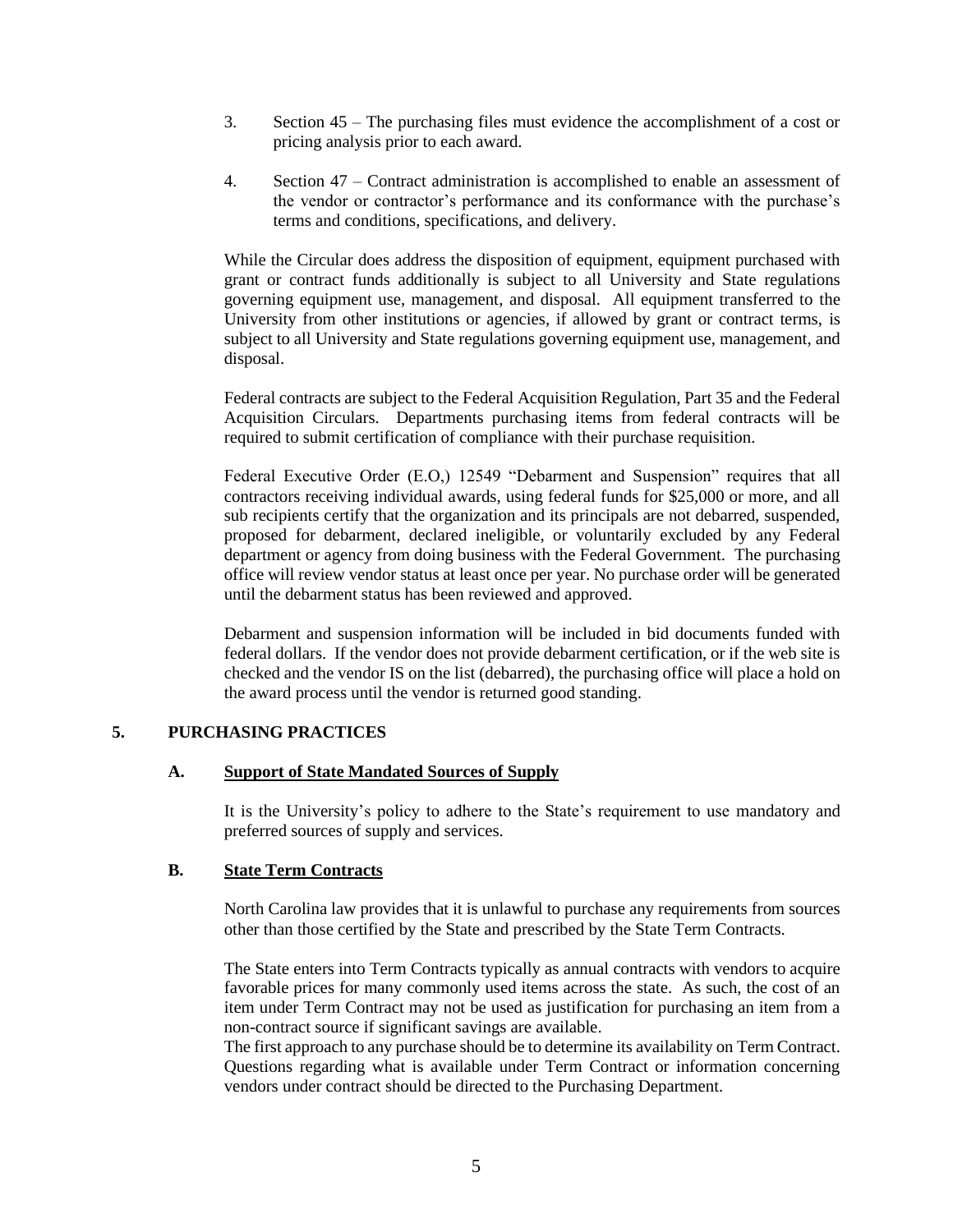Term Contracts offer a vast array of products and services. These items may be viewed at the State Division of Purchase and Contract's website.

# **C. Correction Enterprises**

North Carolina law requires North Carolina Correction Enterprises products to be provided first consideration unless such products do not satisfy the requirement. By statute, Correction Enterprises is required to keep the price of such items substantially in accord with that paid by governmental agencies' for similar items as a result of competitive solicitations. Products available from the private sector, including Term Contracts, may be purchased only when it is determined that the Correction Enterprises product will not satisfy the University's requirements or will not be available when needed.

Correction Enterprises offers a vast array of products and services. These items may be viewed at the Correction Enterprises Web home page.

#### **D. Historically Underutilized Business Program (HUB)**

In support of and in compliance with the Governor's Executive Order No. 25 and Executive Order No. 143, it is the policy of the University that, to the extent permissible, purchases will be placed with Historically Underutilized Business (HUB). HUB-eligible purchases will provide the access and opportunity to participate competitively in the University's purchasing program without barrier.

HUB vendors are currently defined to include those businesses that are owned by minorities, women, and persons with disabilities as well as business enterprises and nonprofit workshops for the blind and severely disabled.

Through the use of HUB vendors, the competitive base of the University's purchasing will be broadened. Benefits will result for both the University and the vendor. The Purchasing Department will serve as the administrator and coordinator of the HUB Program for Fayetteville State University. . Please contact the Purchasing Department for questions or concerns regarding HUB vendors. Or visit <https://ncadmin.nc.gov/businesses/hub> for more information.

# **E. Purchasing Recycled Products (Buy-Recycled)**

In compliance with North Carolina law, it is the policy of the University to promote and, to the extent maximum feasible, purchase and use products with recycled content. By law, the University is required to acquire fifty percent (50%) of its paper and paper products purchases with recycled content. Accordingly, Buy-Recycled purchases will occur where it is found economically practicable and cost effective to do so.

"Recycled content" products are those which incorporate waste materials and by-products that have been recovered or diverted from the solid waste stream, but does not include those materials and by-products generated from, and commonly reused within, an original manufacturing process. The purchase of recycled content products fosters the growth of the availability of this type product and the closure of the cost variance between recycled content and 'virgin' products.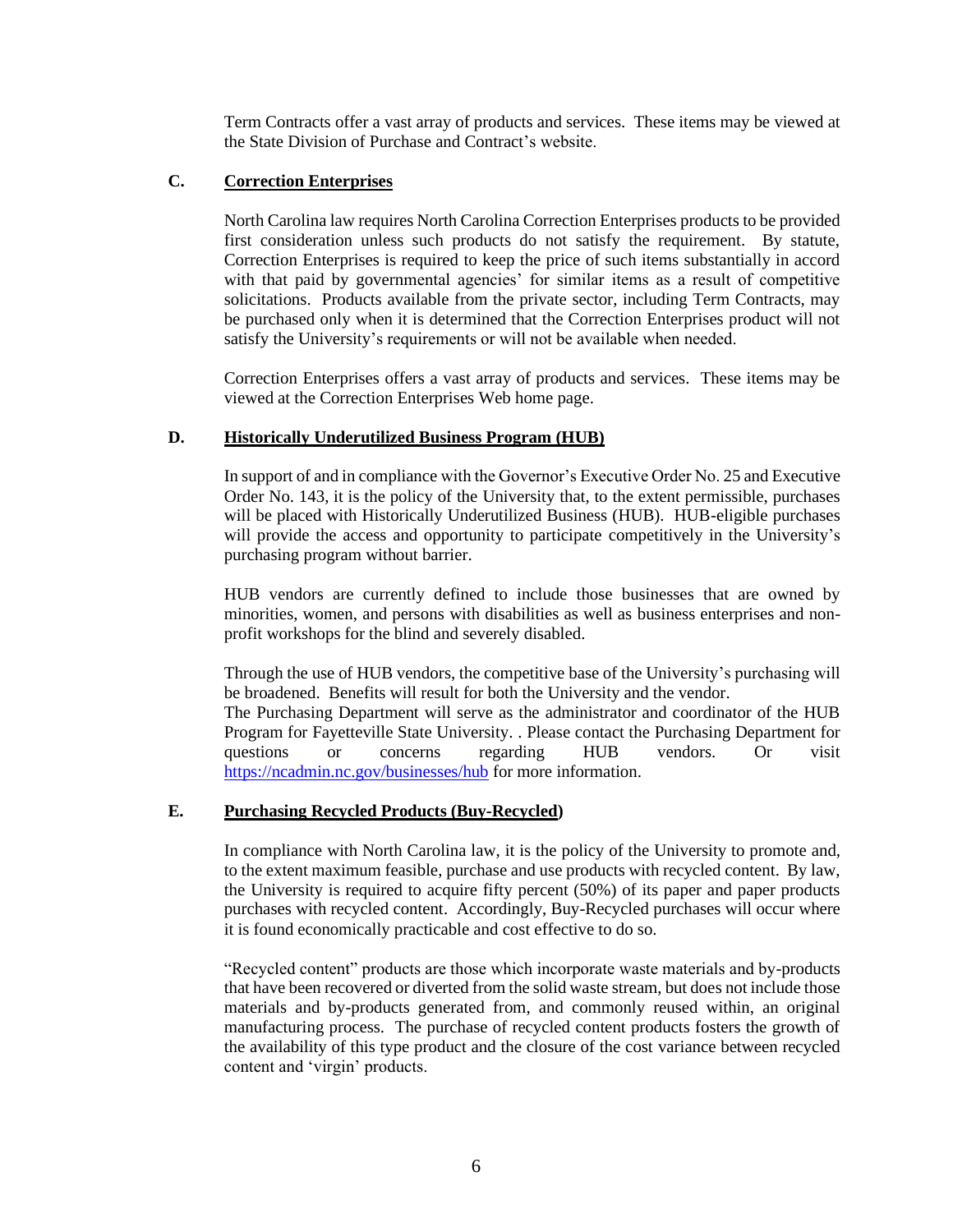The following actions will continuously be taken to further foster the Buy-Recycled Program and meet program objectives:

- 1. All campus departments are to purchase and use products manufactured from or containing recycled materials whenever feasible. In particular, recycled content paper and paper products should be used.
- 2. Requirements' specifications will be continuously reviewed and revised, as appropriate; to eliminate any discrimination against materials and supplies with recycled content, except where health, safety, and welfare would be placed in jeopardy.
- 3. Solicitation documents will be written to encourage vendors and contractors to offer products having recycled content and to propose prices for such products. Pricing obtained by the campus will similarly conform. Recycled product proposals will be considered in the evaluation for award when the product is comparable in quality, availability, and price.
- 4. When available, consideration will be given to products that are reusable, refillable, repairable, more durable and less toxic and use minimal packaging. State Term Contracts will be used, as well, when the products are listed.
- 5. Public documents published for the University printed on recycled paper will contain a printed statement or symbol indicating that the document was printed on recycled paper.
- 6. Announcements and correspondence will be made to emphasize the significance of the Buy-Recycled Program, where and when appropriate.

# **F. Energy Efficient Compliance**

As part of Fayetteville State University's ongoing pursuit of energy conservation, energy reduction, cost containment, and environmental protection, all purchases, to the extent possible, shall be ENERGY STAR certified All appliances purchased by the University, to include those purchased indirectly through construction or renovation contracts, shall be ENERGY STAR certified in all areas for which such ratings exist.

To assure the integrity of the University's computing network and to be able to provide instruction, consultation, and maintenance in a cost-effective and efficient manner, the University's ITTS Department has established standards for computer and related technology. In addition to covering ENERGY STAR-certified computer hardware, these standards specify operating systems, network protocol, and other operational software that are accepted for general use throughout the University.

# **G. Safety of Purchased Products**

By the purchase of specific goods, materials, and equipment, departments create liabilities for the use of such items and their introduction into the work place, which the University must assume. These items include, but are not limited to, equipment and furniture where safety standards may apply, hazardous materials such as chemicals and biological agents, construction materials and products used to alter or modify facilities, portable heating, and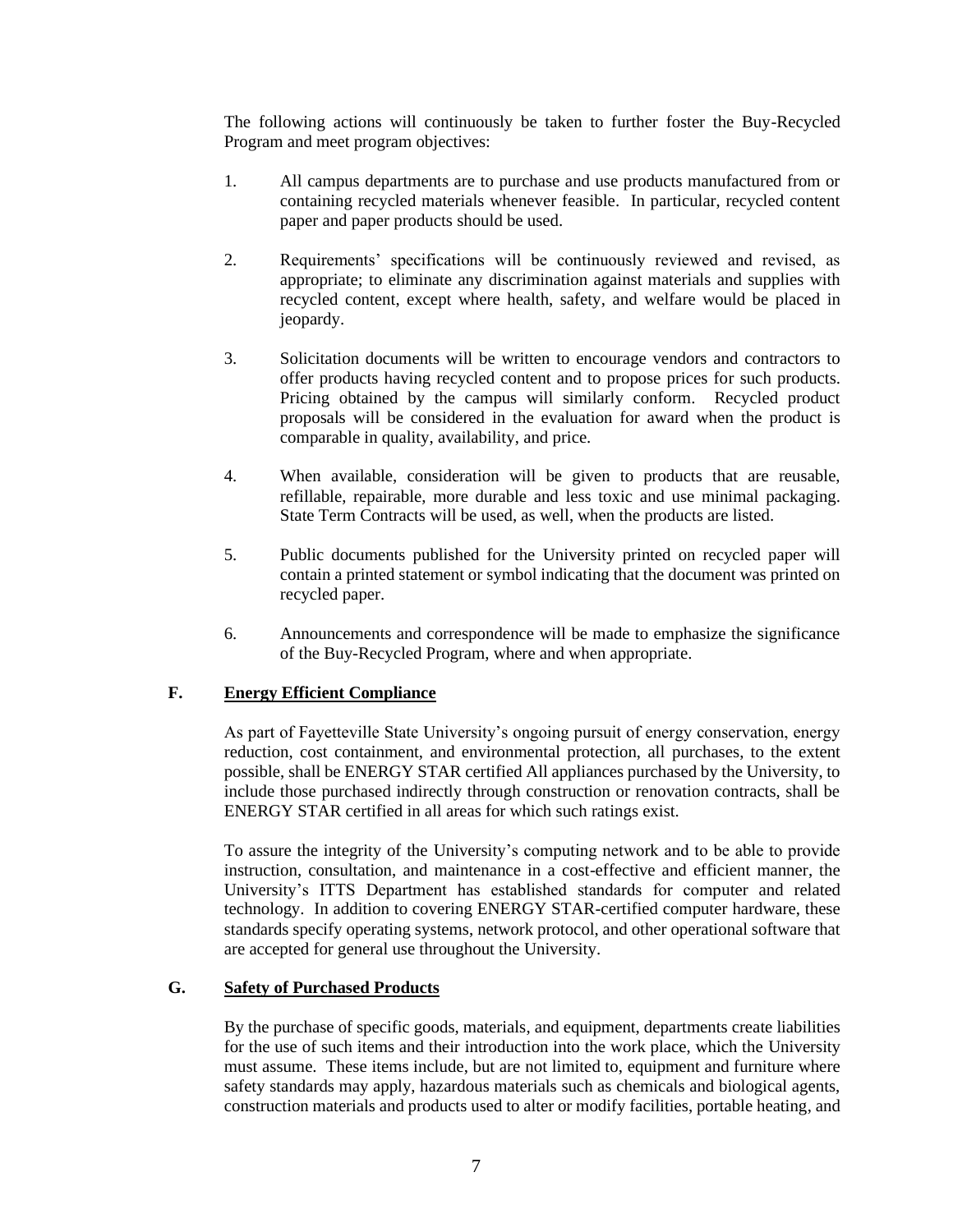cooling equipment acquired by departments other than Facilities Management and Residence Life.

To ensure proper compliance of these purchases, University departments are required to observe any guidelines prescribed by the University in the identification, purchase, and use and disposal of goods, material, and equipment.

# **H. Justification Memorandum**

The justification memorandum is not a specific form but is a memorandum or letter that is prepared by a department to explain a particular purchasing requirement, the use of a specific purchasing method, or the requirements to support a certain action. The specific instances requiring the use of a justification memorandum are described throughout these policies and procedures.

A justification memorandum may be in any format and of any length and should be addressed to the Director of Purchasing. The purchase requisition referred to in the justification memo should be attached or clearly referenced on the hard copy sent to Purchasing.

Each justification memorandum or letter is prepared for a unique situation; therefore, the information necessary in each instance is different and must be tailored to meet the circumstance's needs.

# **I. Immediate Need Purchases**

Integral to all purchasing procedures is the element of planning. It is recognized, however, that instances do occur when planning is not possible due to the circumstances surrounding the requirement. Such situations are defined as when there is a "pressing need" or "emergency". In these specific instances, occasional exceptions may be made to this policy with the prior approval of the Purchasing Department.

# **J. Penalties for Non-Compliance**

Compliance with University and State Purchasing guidelines is crucial to the operations of the University. Employees who do not follow appropriate purchasing guidelines will be subject to the penalties listed below. In addition, at the Vice Chancellor's discretion, the individual may be required to pay for the item purchased.

-First Offense –The employee will be notified in writing (with a copy to the employee's supervisor) that she/he will be required to attend purchasing training. The employee may also be required to pay for the item purchased.

-Second Offense – The individual will be required to pay for the item purchased and the individual's purchasing authority may be suspended for a certain time period.

-Third Offense – The individual will be required to pay for the item purchased and the individual's purchasing authority will be terminated.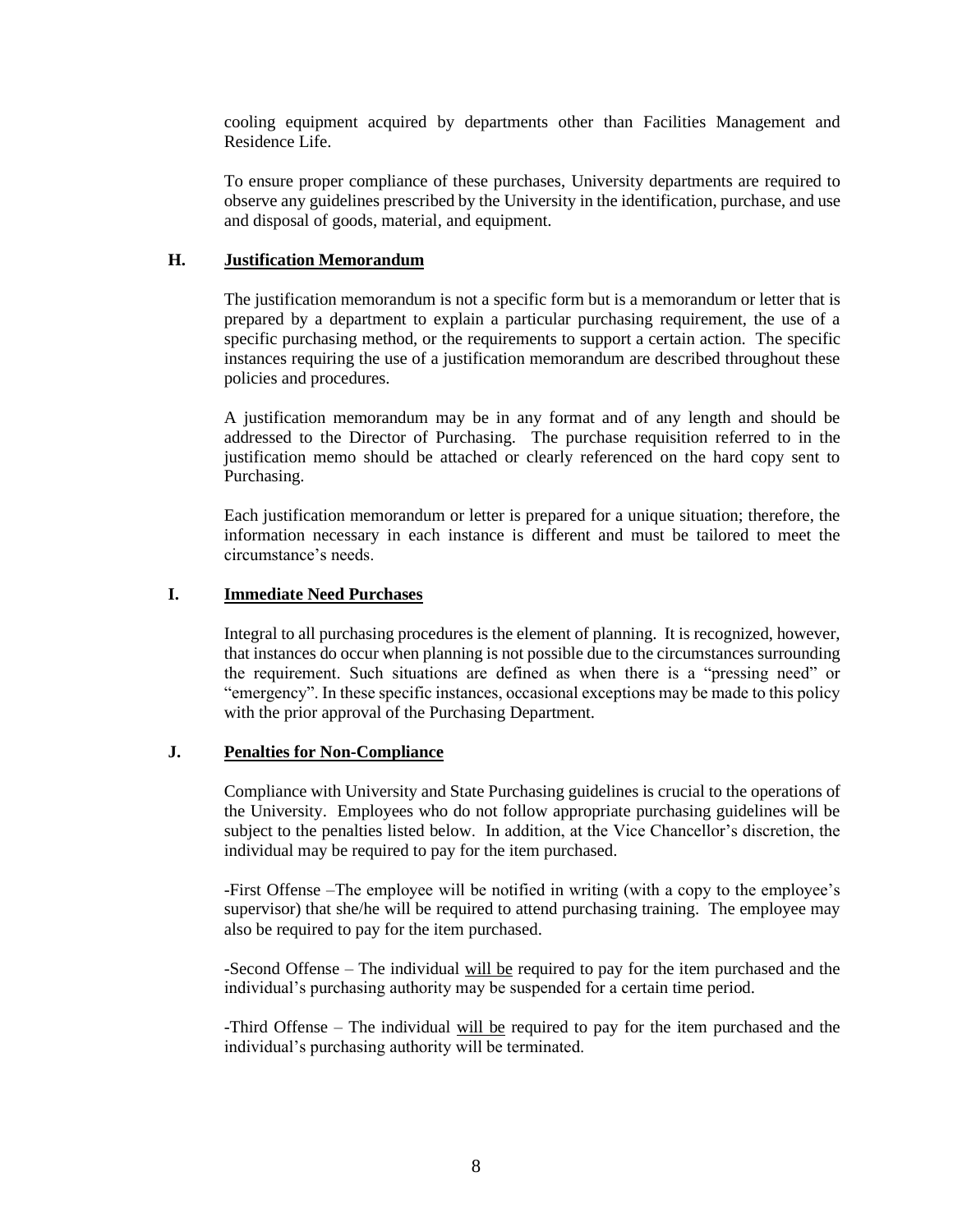# <span id="page-8-0"></span>**6. PURCHASING CARD (P-CARD)**

The Corporate Visa Credit Card provided through the University's Purchasing Card Program is issued through Bank of America. Each card is issued in the Employee's name and includes the University name, logo and tax-exempt number. Purchasing Cards or PCards are issued to permanent University faculty or staff and are to be used only by the named cardholder. The Purchasing Card is essentially a corporate VISA card for business use only and allows rapid purchase of low dollar goods. Liability rests with the University instead of the individual cardholder.

Consult with your Department Head or Departmental Budget Manager to inquire about applying for a Purchasing Card. Once you get approval to apply, complete the Purchasing Card Application and send to the Purchasing Card Administrator. Mandatory training is required before Purchasing Cards are distributed. The Purchasing Card Administrator will provide training dates and times. All state purchasing rules and regulations and University policies apply to Purchase Card transactions. Please see check the Materials Management website for the most updated information regarding Purchasing Cards or contact the Purchasing Card Administrator.

# <span id="page-8-1"></span>**7. PURCHASE REQUISITION**

Bronco eBuy is the purchasing marketplace for Fayetteville State University. Users access Bronco eBuy for creating, tracking, and/or approving requisitions. The FSU Bronco eBuy marketplace makes the process of purchasing quick and convenient through its browser-based screens. Online catalog shopping, placing requisition requests, purchase order tracking, order history, and other features help departments keep track of the process. Online approvals and electronic distribution of purchase orders to vendors reduces processing time, and paperwork, and provides a cost savings to the University.

Requisitions are transmitted via the Bronco eBuy (Purchase Order & Requisition Tracking) marketplace to the Purchasing Department to request goods and services. Requisitions require departmental and divisional approval in accord with established workflow. Sometimes Grants and IT approval may also be necessary. Once a pre-audit review is complete by the assigned Purchasing Specialist, the requisition is then routed to Banner budget authorization for a final check for funds availability, then a purchase order is created. Requisitions in the amount of \$25,000.00 or more are routed from the Purchasing Specialist to final PR review, then to the Director of Materials Management. Requisitions greater than \$25,000.00 are also required to undergo a Debarred Vendor review. Requisitions within this workflow are routed to Banner budget authorization for final check for funds availability, then a purchase order is created

# **8. PURCHASING GUIDELINES**

<span id="page-8-2"></span>

| <sup>1</sup> Dollar Value     | Rule                       | <b>Method</b>               |
|-------------------------------|----------------------------|-----------------------------|
| $$.01 - $5,000.00$            | 1. State Term Contracts    | Even though competition     |
| <b>Small Dollar Purchases</b> | and HUB, if available, are | is not required, all        |
| Note: IT Related              | encouraged. If the item is | purchases must be made      |
| <b>Purchases Small Dollar</b> | not on State contract,     | via a requisition in Bronco |
| <b>Purchase Threshold</b>     | choose one of the          | eBuy. The University        |
| $<$ \$25,000                  | following:                 | PCard is also an approved   |
|                               | 2. Bronco eBuy Catalogue   | purchasing method for       |
|                               | 3. Surplus                 | authorized expenditures     |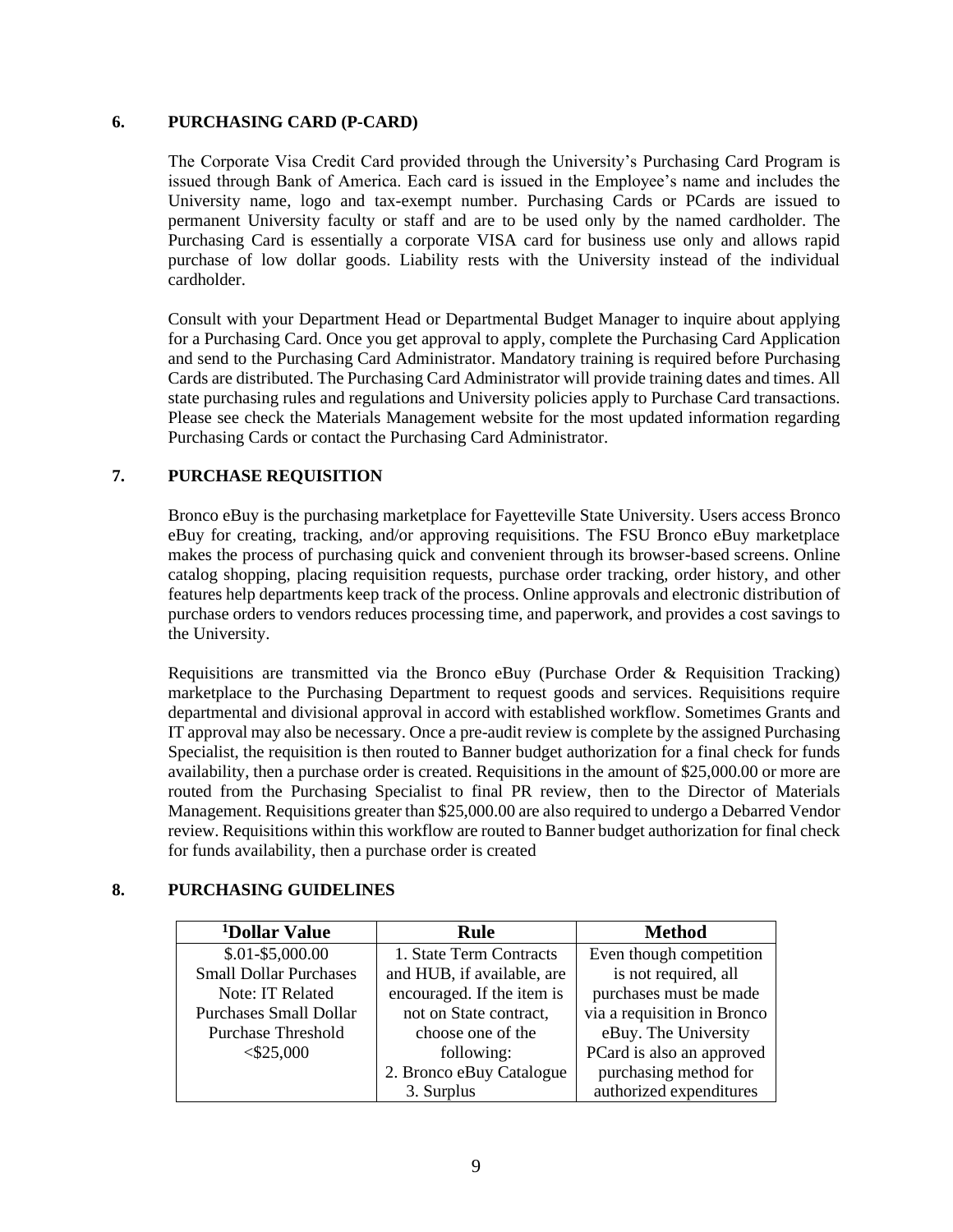|                           | 4. Any non-barred                | up to the cardholder's     |
|---------------------------|----------------------------------|----------------------------|
|                           | vendor                           | single transaction limit.  |
|                           | Although only one quote          | When using the             |
|                           | is required, competition is      | University PCard, please   |
|                           | urged whenever possible.         | consult with ITTS prior to |
|                           |                                  | purchasing any IT related  |
|                           |                                  | goods or services.         |
| \$5,000.00-\$25,000.00    | 1. State Term Contracts, if      | A requisition must be      |
| Informal Bid process      | available, are required.         | entered into Bronco eBuy.  |
|                           | HUB use is strongly              |                            |
|                           | encouraged. If the item is       |                            |
|                           | not on State contract, an        |                            |
|                           | informal bid process (3          |                            |
|                           | quotes) will be required.        |                            |
| \$25,000.00-\$100,000     | 1. State Term Contracts, if      | A requisition must be      |
| <b>Formal Bid Process</b> | available, are required. If      | entered into Bronco eBuy   |
|                           | not available on State           |                            |
|                           | term contract, a formal bid      |                            |
|                           | process will be required.        |                            |
|                           | <sup>2</sup> HUB vendors must be |                            |
|                           | considered for all formal        |                            |
|                           | bid proposals.                   |                            |

<sup>1</sup>Dollar Value includes shipping, freight, and any other applicable fees.

<sup>2</sup>For Historically Underutilized Business or HUB consideration for all formal proposals and other HUB information, please see the following links: [https://ncadmin.nc.gov/businesses/historically](https://ncadmin.nc.gov/businesses/historically-underutilized-businesses-hub)[underutilized-businesses-hub](https://ncadmin.nc.gov/businesses/historically-underutilized-businesses-hub)

# <span id="page-9-0"></span>**9. OBTAINING PROPOSALS AND QUOTATIONS**

By action of The University of North Carolina Board of Governors, the University's purchasing authority is limited to a \$100,000.00 'benchmark', or as otherwise stated, the University is required to solicit and place its requirements through State Division of Purchase and Contract for all commodities when the total requirement exceeds \$100,000.00. The solicitation of proposals, bids, and quotations for requirements valued at \$100,000.00 or less is generally within the authority and the responsibility of the University.

Contractual services exceeding \$100,000.00 may be solicited by the Purchasing Department, as per NCGS 116-13, but awards are subject to the review and/or approval of the UNC Systems Office, North Carolina Division of Purchase and Contracts, or the North Carolina Department of Information Technology.

Public law establishes that it is not permissible to divide requirements to assure a requirement does not exceed \$100,000.00 limit or any other imposed limit and thus avoid placement through the State or, as required, any other threshold prescribed herein. Additionally, all purchases issued by the University become void when the total dollar value exceeds \$100,000.00 unless an exception exists by special delegation, exemption, State certificate of award, State guidance, or State Term Contract.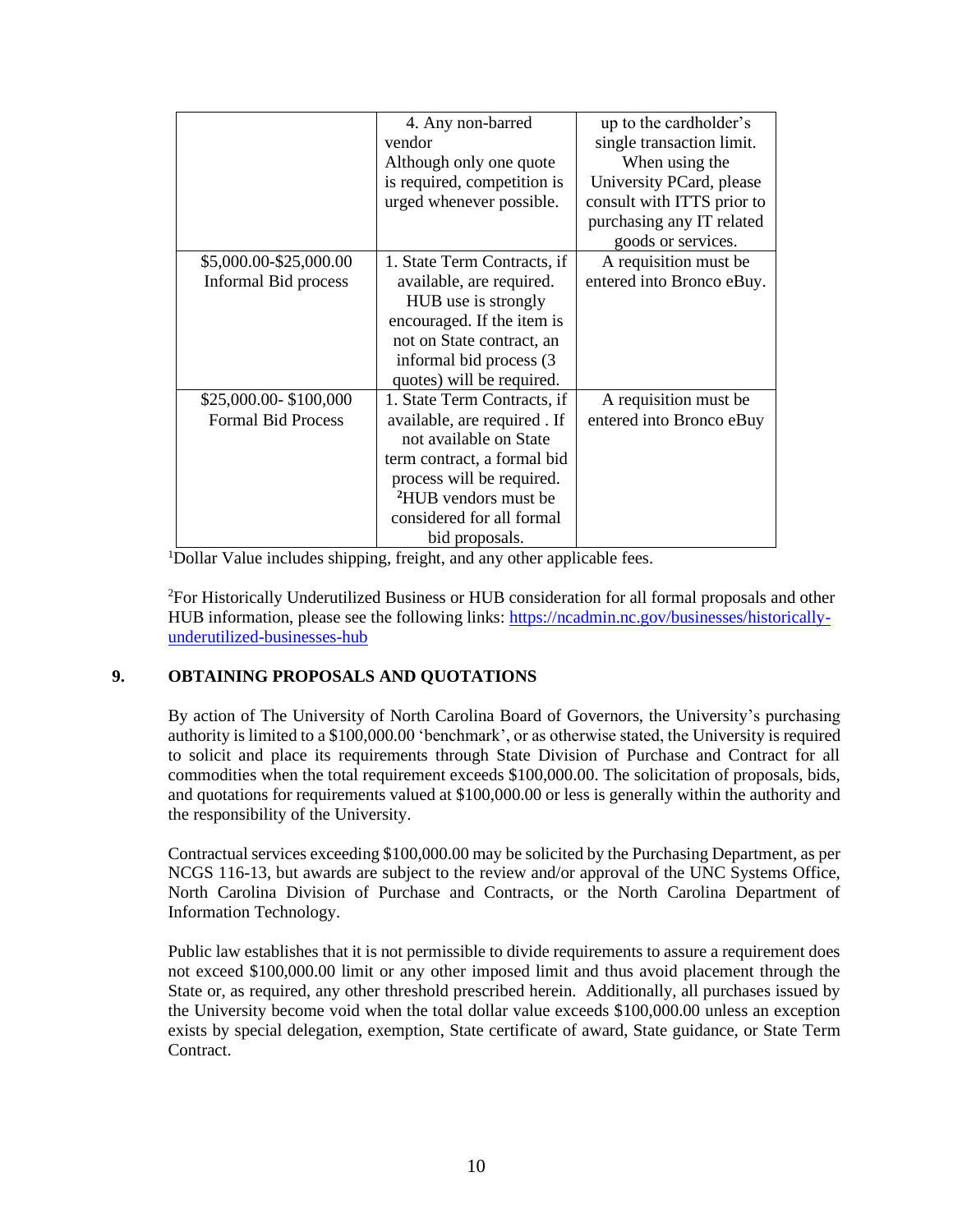# **A**. **Confidentiality**

The confidentiality of University cost estimate for a requirement, offeror or bidder proprietary product data, competitive position of offerors and bidders, pricing information, technical evaluation information, and other information that may potentially enhance the advantage of one offeror or bidder over another must be maintained throughout the entire purchasing process until an award is made. This is key to maintaining the integrity of the University's purchasing processes and procedures. Improper release of any of this information compromises the ability of the University to procure commodities or services in a competitive and equitable market as well as impair future purchases.

# **B. Forms for Obtaining Pricing**

The University secures competitive pricing through proposals, bids, and quotations. Regardless of the solicitation practice used, the University's estimated cost (requisition) is to be always safeguarded and is for internal use only.

- 1. Requests for Proposal (RFP) solicitation documents where the evaluation of competing offerors for an award may be performed considering factors other than/in addition to cost, e.g. performance and value of cost. These factors often entail some form of submittals or demonstration and may provide for measurable evaluation. Limited requests for clarification and discussions may be available under the RFP. Respondents to this form of solicitation are termed offerors who present an offer or proposal to the University.
- 2. "Two-Step" Requests for Proposal (RFP) proposals where both technical evaluation criteria and award evaluation criteria are specified. Only offerors successfully completing the technical evaluation are considered under the award evaluation; award criteria may include factors other than cost (e.g., value for cost.) Responses to both the technical and award evaluation criteria are considered 'confidential' until award. Departments participating in the evaluation processes are not permitted to release or discuss any information disclosed during the evaluation, particularly with any offeror. Respondents to this form of solicitation are termed "offerors" who present an 'offer' or 'proposal' to the University.
- 3. Invitations for Bid (IFB) solicitation documents in which the evaluation of competing bidders for an award is primarily based on cost, although other factors may be considered if specified in the IFB. Responses to IFBs are submitted as "sealed bids" and bids are considered confidential until award. No discussions, disclosure of price costing information, or relative positions of bidders are permitted under an IFB. Awards are premised solely on what was solicited and responded. Respondents to this form of solicitation are termed "bidders" who present a "bid" to the University.
- 4. Requests for Quotation (RFQ) solicitation documents used to secure competitive pricing when the requirement is not complex. An award resulting from a RFQ is based on cost. Respondents to this form of solicitation are termed "offerors" who present a "quote" or "quotation" to the University. RFQs may also be issued to solicit pricing from sole/single source providers.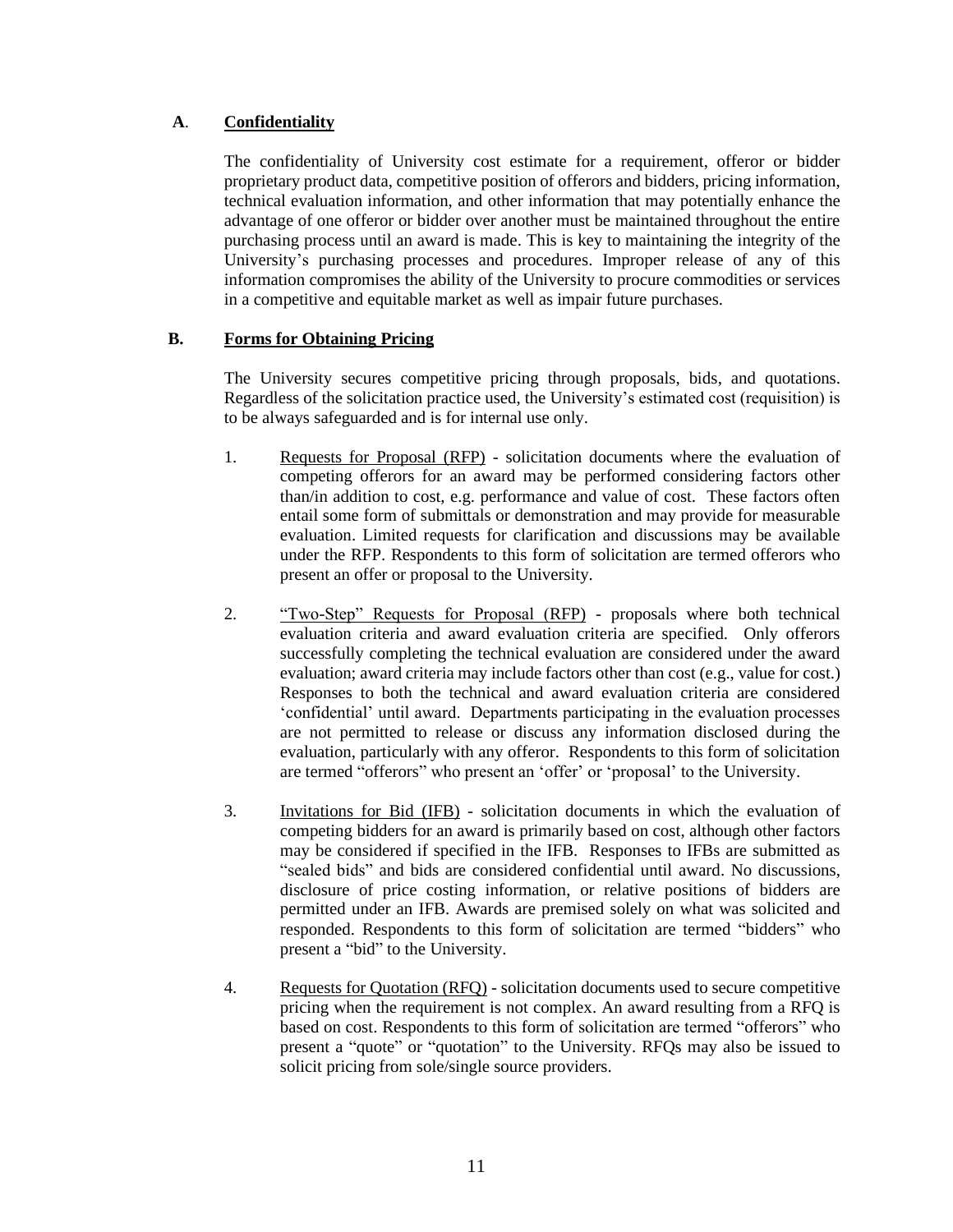5. Request for Information (RFI) - solicitation documents in which the intent is to obtain product/service and pricing information for "planning purposes" only. A RFI provides no commitment on behalf of the University to make a purchase as a result of this form of solicitation. Rather, prospective respondents are advised that the University is only seeking information generally to assist in making a management and/or budgetary decision. Potential respondents are also informed that the University is not responsible for any costs, which may be incurred in preparing a response or the response itself. The RFI should be used judiciously as it can affect future responses to University RFPs and IFBs.

# **C**. **Waiver of Competition**

If formal or informal bidding is unable to be performed, the Purchasing Department shall require a completed and signed waiver of competition that includes all requested information as well as a detailed and strong justification. Please note the following justification example:

*Example: An agency requests to purchase Brand X spectrometers from Vendor Y.*

*(Very) Poor Justification: Vendor Y is the only available source of supply for Brand X.*

*Good Justification: The agency lab performs critical analyses for the presence of minute amounts of certain chemicals, and the instruments used must be very precises and well-calibrated. In order to give predictable results across samples, the lab has standardized on Brand X spectrometers and currently uses 7 in its facility. The Brand X manufacturer will warrant the accuracy of its equipment only if it is sold and serviced by an authorized dealer. Vendor Y is the only authorized dealer within 500 miles. Due to the cost of travel and the short response time required if repairs are needed, Vendor Y is the only dealer that can provide service for an economically reasonable price. Attached are service cost estimates for Vendor Y and the next two closest authorized dealers.*

# <span id="page-11-0"></span>**10. PROTEST OF AWARD PROCEDURES AND VENDOR DISPUTES**

In the preparation of requirements and specifications and the solicitation of such, all efforts should be made to avoid creating any conditions which may contribute to the protest of an award. Should, however, a protest occur, it is the University's policy to resolve protests effectively at the lowest administrative level possible and to maintain integrity and confidence in the University's purchasing processes.

North Carolina law prescribes that any protests or dispute should be settled through informal procedures in preference to formal administrative procedures, which incur additional costs and time.

The protest of award procedures of the University adheres to these principles.

"Protest," as used in this policy, means a written objection by an interested party to a solicitation for offers as to matters that may affect a proposed award. "Dispute," as used in this policy, is a written objection to issues, which may administratively arise during the performance of a purchase order. "Protestor" means an actual or prospective offeror/bidder whose direct economic interest would be adversely affected by an award or by the failure of an award to be made. To be considered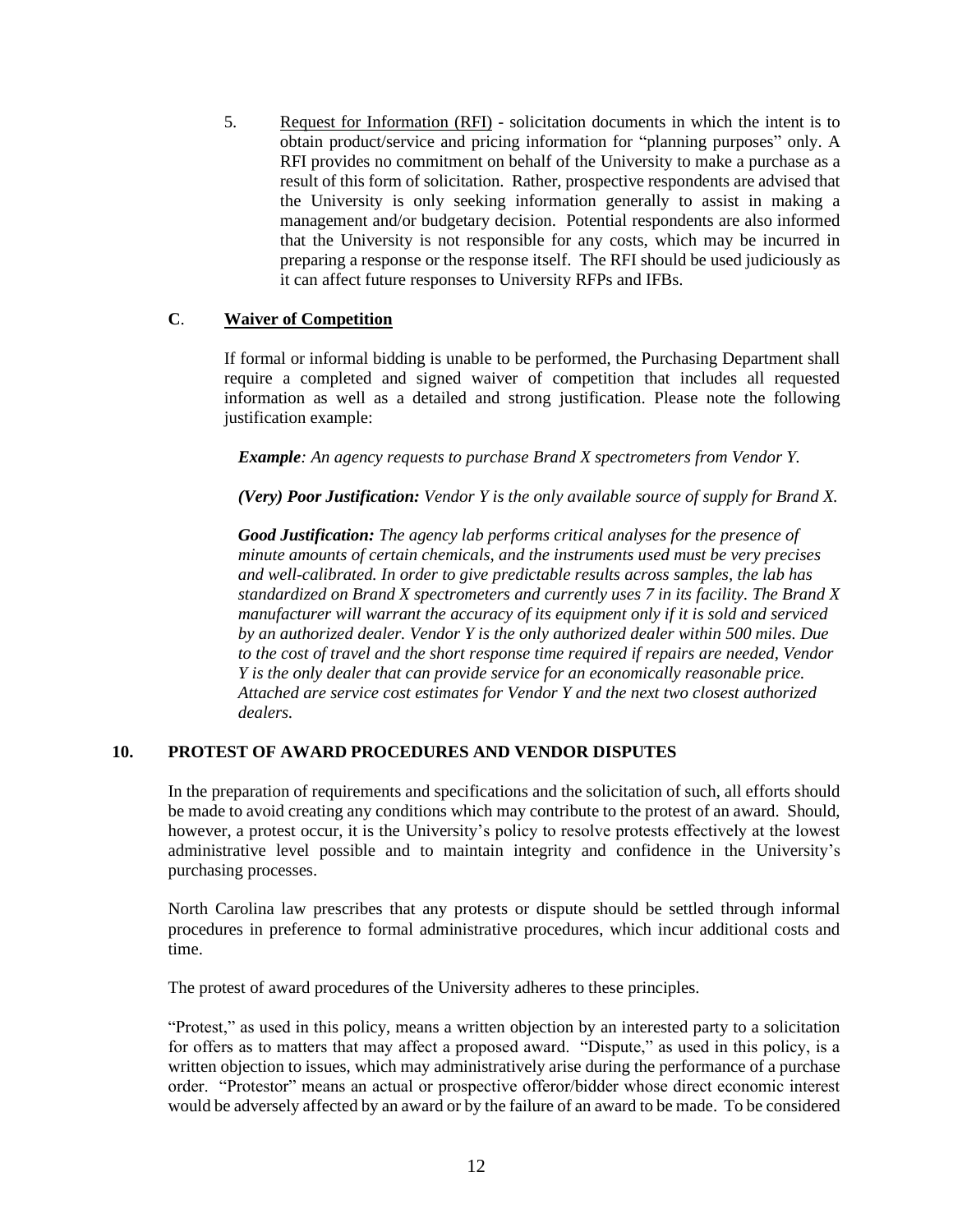a valid "protest," the objection must be submitted in writing to the University as specified herein and to no other party and must adhere to the guidelines of the University's protest procedures.

# **A. Conditions for Protest**

Protests of award generally result from the existence of specifications or terms and conditions in a solicitation assessed by a prospective vendor or contractor to be preferential or unobtainable. Protests may also result from the challenge of an award to a specific vendor or contractor that is assessed by another prospective vendor or contractor as not having the capacity and/or capability to perform the award as specified.

Protests may be filed for cause or for conditions which are apparent in the solicitation no later than 15 consecutive calendar days from the date of the protested award. When a protest is filed prior to an award, the protest shall not be considered, the award shall be made, and the interested party shall be so informed in writing.

To be considered fully, protests must clearly contain and address the following elements:

- 1. Name, address, and telephone number of protestor.
- 2. Solicitation number or purchase order number and date affected by the protest.
- 3. A detailed statement of the factual grounds for the protest accompanied by copies of all relevant documents. This statement must contain specific sound reasons, and any supporting documentation for why the party is protesting an award must be attached.
- 4. A concise statement as to the form of relief requested by the protestor.

# **B. Protest Resolution Procedures**

The Purchasing Manager is appointed as the University's designee for protest resolution.

A protest of award must be filed by a protestor within 15 consecutive calendar days from the date of the protested award to the Purchasing Department. Filings not made within this period will not be considered. A copy of filings meeting this time requirement will be furnished to the Purchasing Director within 5 consecutive calendar days of receipt.

Following the receipt of a protest, the protest will be immediately provided to the Purchasing Director, who will direct the research of the protest and prepare findings and conclusions.

1. If the letter of protest does not contain the information required of a protesting party, the Purchasing Director may refuse the protest and so inform the protestor in writing within 5 consecutive calendar days of the receipt of the protest. Such a decision will be coordinated with the University's General Counsel or designee (General Counsel) A copy of such will be provided to the General Counsel and the State Purchasing Officer upon its release.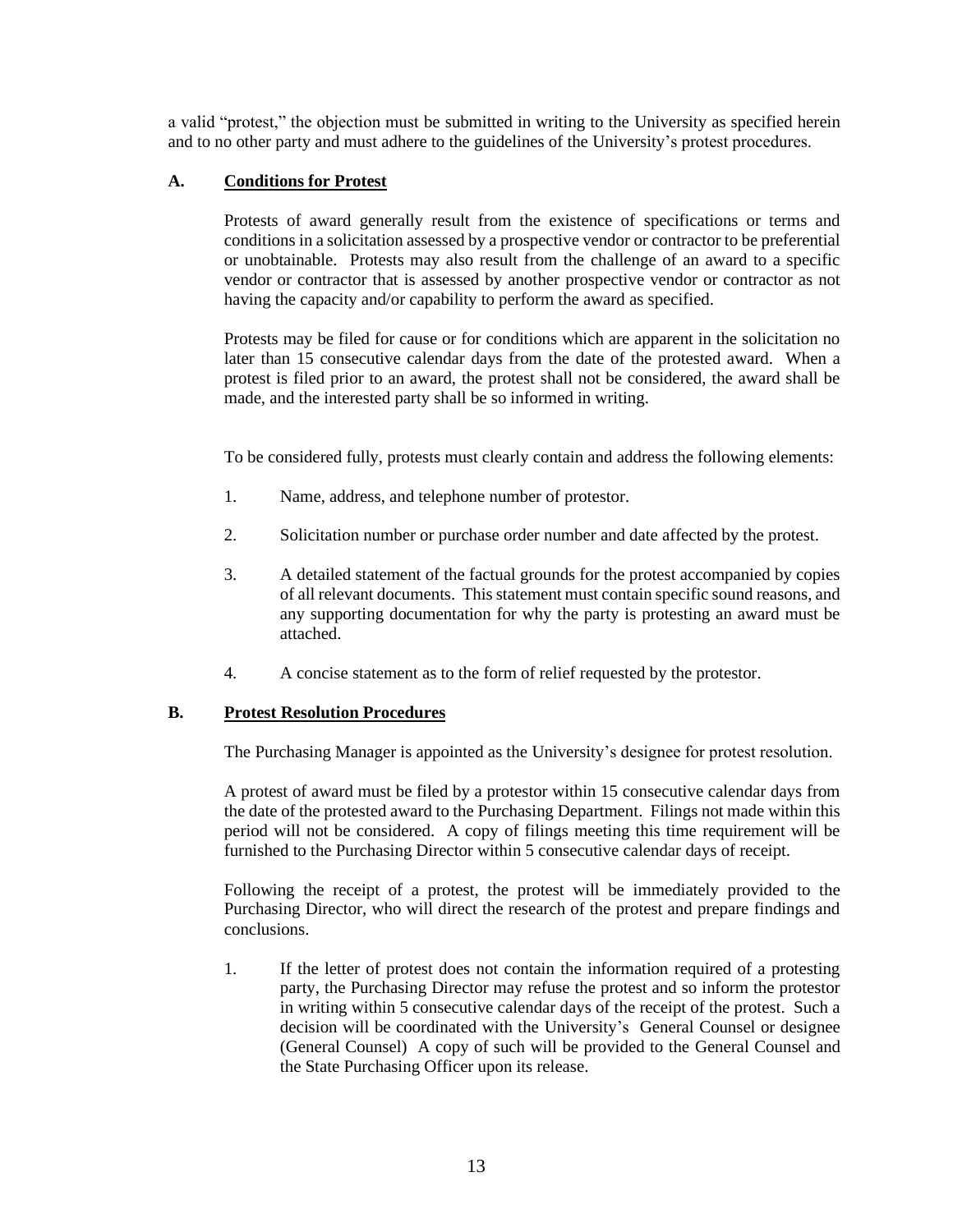2. If the protest shows merit, the Purchasing Director may convene a fact-finding meeting with the protestor to determine fully the nature of the protest and to make an initial attempt to resolve the disputed conditions. Prior to such a meeting, the Purchasing Director may seek the General Counsel's opinion as well as factual statements from the requiring department. It will be the preference of the Purchasing Director to bring the protest to a conclusion (by mutual agreement) at the time of its meeting with the protestor without inhibiting the proposed award or nullifying the actual award.

Should this fact-finding meeting not resolve the protest, the Purchasing Director will confer further with the General Counsel as required and determine whether to conduct a protest meeting with the protestor or to issue a written decision to the protestor. The latter may be elected where the protest does not contain the information required of a protestor or if the Purchasing Director determines that a meeting would serve no purpose. Such a decision will be coordinated with the General Counsel and a copy of such provided to the General Counsel and the Purchasing Department/Director upon its release.

When a protest meeting request is granted, scheduling of the meeting will be attempted within 15 consecutive calendar days of receipt of the protest. The Purchasing Director's written decision will be issued within 5 consecutive calendar days from the date of the protest meeting. Such a decision will be coordinated with the General Counsel and a copy provided to the General Counsel l and the Purchasing Director upon its release.

If the Purchasing Manager's written decision is appealed (within the University purview), a response will be tendered from the Office of the Associate Vice Chancellor for Business and Finance but only upon the receipt of the protestor's formal written appeal. Such an appeal must be submitted to the Associate Vice Chancellor's Office to be accepted. The Associate Vice Chancellor may elect an additional meeting with the protestor prior to the University issuing any further final written decision.

In the case of an appeal, the Associate Vice Chancellor shall render the final decision to the protestor. This action may be preceded by a briefing of the Vice Chancellor for Business and Finance. Such correspondence will clearly evidence that it is the "final decision" and fully prescribe the final resolution.

#### **C. Vendor/Contractor Dispute**

Disputes may arise during the performance of a purchase order. Such a grievance typically results from decisions made while administering a purchase order, is initiated by the vendor or contractor performing the order and represents the lack of agreement by the vendor or contractor in a decision rendered by the University.

To be considered formally, the dispute must be submitted in writing as a claim and demonstrate a demand or assertion seeking, as a matter of right, the payment of monies, the adjustment or specific interpretation of the purchase order terms and conditions, or some other form of relief.

"Claims" will be addressed as prescribed at Protest Resolution. The principles of protest handling will be applied in claims resolution. Claims regarding the text of a purchase order or its performance will be addressed using the following order of precedence (a) the proposal form (excluding the specifications); (b) the representations; (c) clauses,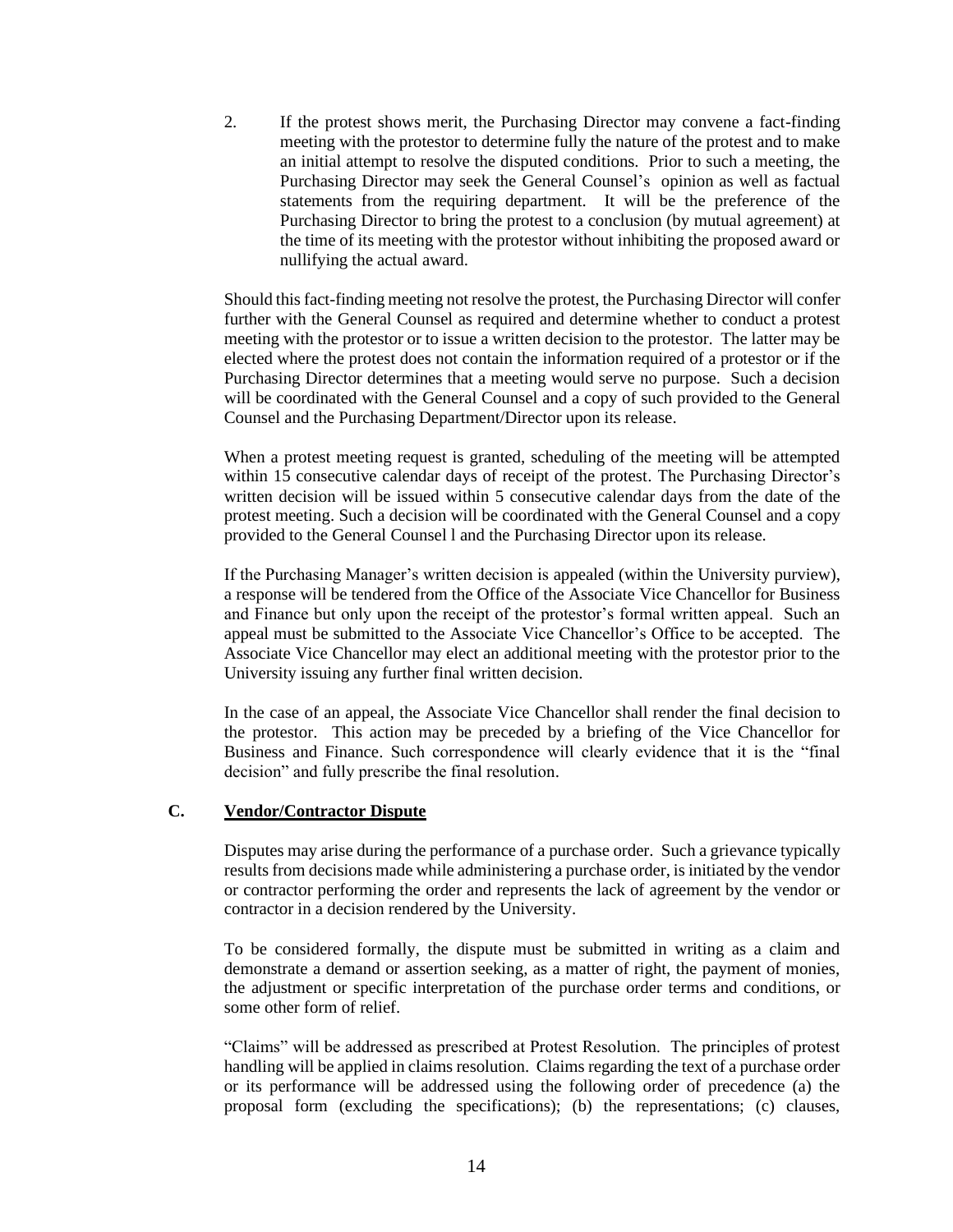provisions, and terms and conditions; (d) other documents and attachments; (e) the specifications; and (f) the drawings.

# **11. NEW, USED, DEMONSTRATOR AND TRIAL EQUIPMENT**

### **A. New Versus Used Equipment**

General purchasing practices prescribe the acquisition of "new materials," North Carolina state policy, however, provides that "used" equipment, materials, or supplies may be purchased when such purchase is in the public interest and the competitive process is used. When a campus department has a special need for a particular item which may avail itself of this allowance, the advantages of doing so are to be fully documented in the campus department's requirement submittal and the proposed purchase discussed with the Purchasing Department.

The Purchasing Department's solicitation of the requirement will allow for the offer of both "new" and "used" items to assure an equitable evaluation baseline. This evaluation will assess whether the value of a "used" purchase is reasonable, given the expected usefulness of the item remaining, any warranty or guarantee extended with the "used" item, and the incremental cost to step up to a "new" item and its associated benefits.

Additionally, policy provides that all used equipment purchased must carry a "new" warranty, except those items purchased from State and Federal Surplus Property.

Definitions that are relevant in these decisions and should be used selectively to clearly identify the type of requirement are as follows:

- 1. "New": Never used and with a "new" full warranty period.
- 2. "Used": Normally purchased "as is, where is" with no warranty or guarantee.
- 3. "Newly Manufactured" or "Factory-Produced New": Previously manufactured and used as another model after which the item is brought into the remanufacturing facility and made into a "new" model meeting "new" standards and tolerances with a "new" warranty. This description is often identified as "like new".
- 4. "Factory Remanufactured": Previously used and returned to a remanufacturing facility and, using new and use parts, is brought up to standards and may extend a "new" warranty.
- 5. "Reconditioned" or "Refurbished": Cleaned and repaired to a state of usefulness by the manufacturer or a dealer with little, if any, warranty.
- 6. "Demonstrator": Equipment which previously was "new," "remanufactured," or "reconditioned" and used in some form external to the campus by a vendor to demonstrate operations, functions, and capabilities to other potential customers. Note: Often companies will offer "Demonstrator" equipment at special prices under "New" warranty conditions. Offers of this type are usually worthy but cannot be accepted without providing for such an allowance in the competitive solicitation of the requirement.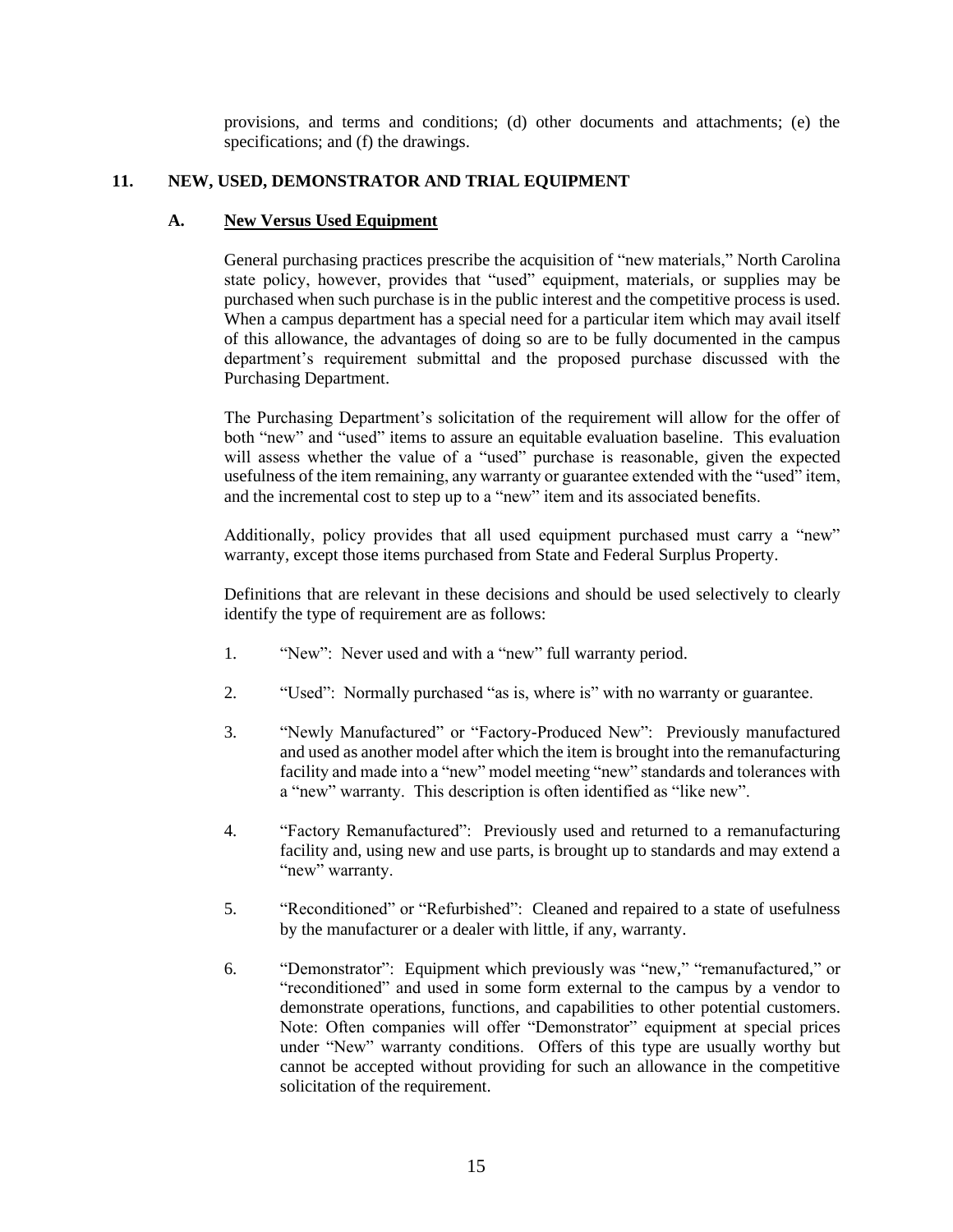# **B. Purchase of Trial Equipment**

When a campus department has the specific need to subject a particular piece of equipment to a trial period prior to making the decision to purchase such, or "fly before you buy," the campus department will coordinate such a need with the Purchasing Department prior to any arrangements being made with the vendor. Concurrence by the Purchasing Department in a trial period does not waive any statutory or regulative requirements otherwise imposed on the University - specifically, the requirements for competition and full justification of non-competitive purchases. Failure of the campus department to secure the Purchasing Department's concurrence in the trial may cause a personal liability to fall upon that individual(s) initiating the trial.

The campus department shall secure a purchase order for any trial equipment. The purchase order will provide for the trial and disclaim any assumption of liability on behalf of the University to purchase the equipment upon conclusion of the trial period (as prescribed in the purchase order) or assume responsibility for the security of the equipment in the case of loss or damage. The purchase order will encumber \$1.00 of the campus department's money but will not process for payment as so noted on the purchase order. Any purchase of the trial equipment will be executed by issuing a change order against the purchase order

# <span id="page-15-0"></span>**12. TRADEMARKS**

Only licensed vendors may produce items featuring University trademarks. A complete list of approved licensed vendor and information on how to become a licensed vendor for University is available on the University's Marketing website [\(https://www.uncfsu.edu/about-us/fsu](https://www.uncfsu.edu/about-us/fsu-leadership/office-of-the-chancellor/communications-and-events/marketing)[leadership/office-of-the-chancellor/communications-and-events/marketing.](https://www.uncfsu.edu/about-us/fsu-leadership/office-of-the-chancellor/communications-and-events/marketing)) The University will vigorously protect its marks and only allow officially licensed manufacturers to reproduce its marks.

All materials produced for the University must conform to the standards set forth in the University Style Guide.

# <span id="page-15-1"></span>**13. OFFICE SUPPLIES**

Forms and Supply, Inc. (FSI) punch-out catalog is available in Bronco eBuy. Orders are entered online in Bronco eBuy and are transmitted directly to the vendor upon completion of required approvals. Purchase orders are indicated by a number that starts with "PO" (i.e. P0071234) and internal journal entries are processed to charge these expenses to the end-users' FOAP code (Fund/Account) entered on the requisition. For assistance with ordering, please contact the Purchasing Department, and for assistance with billing, please contact the Accounts Payables **Office** 

# <span id="page-15-2"></span>**14. PRINTING**

Printing is provided by Bronco Printing Solutions (BPS). BPS is an award-winning, nationally recognized, in-plant printing and graphics service, owned and operated by Fayetteville State University and certified by ACUP (Association of College and University Printers). Because BPS is University-owned, it receives first right of refusal for all printing, graphics, novelties, etc. The purchasing procedures for BPS is the same as office supplies. Bronco Printing Solutions punch-out catalog is available in Bronco eBuyd marketplace. Orders are entered online in Bronco eBuy and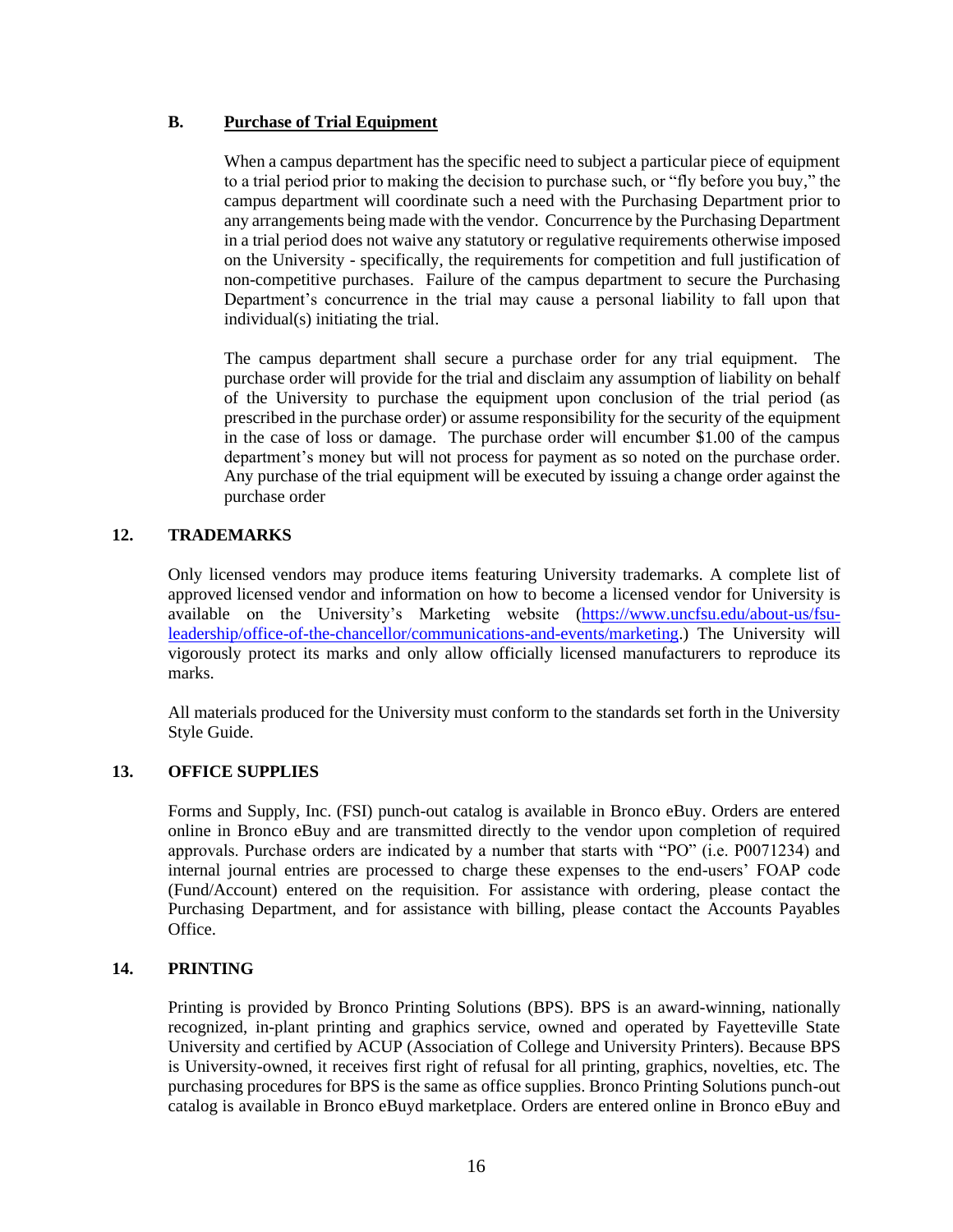are transmitted directly to the vendor upon completion of required approvals. If BPS cannot provide the requested printing, graphics or other products and services, the end-user can proceed with their request per the University and State Purchasing and Contracts purchasing policy.

All materials produced for the University must conform to the standards set forth in the University Style Guide. A direct link to the guide can be found here: [http://www.uncfsu.edu/assets/Documents/FSU\\_StyleGuide.pdf](http://www.uncfsu.edu/assets/Documents/FSU_StyleGuide.pdf)

Please visit University Marketing or more information.

# <span id="page-16-0"></span>**15. PROPELLED EQUIPMENT**

Any propelled equipment purchases (lawn mowers, golf carts, etc.) must receive approval from the vehicle equipment department in facility services.

#### <span id="page-16-1"></span>**16. ANIMALS**

All living vertebrate animals must have Comparative Medicine approval PRIOR to purchase. All rodent, rabbit, and other traditional laboratory animal purchases must be placed by Comparative Medicine. Live animal purchases are prohibited on the PCard. Requests for live vertebrate animals without Comparative Medicine Approval will be denied.

# <span id="page-16-2"></span>**17. RADIOACTIVE MATERIALS**

The possession and use of radioactive materials by the University is authorized by the State of North Carolina, in agreement with the U.S. Nuclear Regulatory Commission. Permission to obtain and use radioactive material is granted to a faculty or staff member who can demonstrate, through training and experience, that these materials will be used in a safe and proper manner consistent with all regulations. This permission is granted to a qualified faculty or staff member upon an application to and approval by the University Environmental, Health, and Safety Office (EH&S). The EH&S Office also empowers the Environmental, Health, and Safety Officer to ensure compliance with regulations, and carry out the administrative duties of the Safety Program at the University.

For more information contact, the EH&S Office or visit their website at: [https://www.uncfsu.edu/faculty-and-staff/divisions-departments-and-offices/division-of-business](https://www.uncfsu.edu/faculty-and-staff/divisions-departments-and-offices/division-of-business-and-finance/facilities-management/environmental-health-and-safety)[and-finance/facilities-management/environmental-health-and-safety](https://www.uncfsu.edu/faculty-and-staff/divisions-departments-and-offices/division-of-business-and-finance/facilities-management/environmental-health-and-safety)

# <span id="page-16-3"></span>**18. IT PURCHASES-HARDWARE & SOFTWARE**

All requests for University technology purchases must be approved by Information Technology Services prior to the purchase. To ensure the security and integrity of the University's computing resources and to be able to provide instruction, consultation and maintenance in a cost effective and efficient manner, the University provides computer purchasing recommendations for standard computer hardware. ITS provides standard software only for University owned computers recommended by the division. Other technology purchases (i.e., peripherals, printers, display systems) should be made in consultation with ITS to ensure compatibility with operating systems, network protocol, and the software image which are accepted for general use throughout the University. While campus departments are not precluded from purchasing products outside the standard requirement, they should be aware that functionality on the campus network, and support from ITS **may not** be provided for non-standard, stand-alone purchases.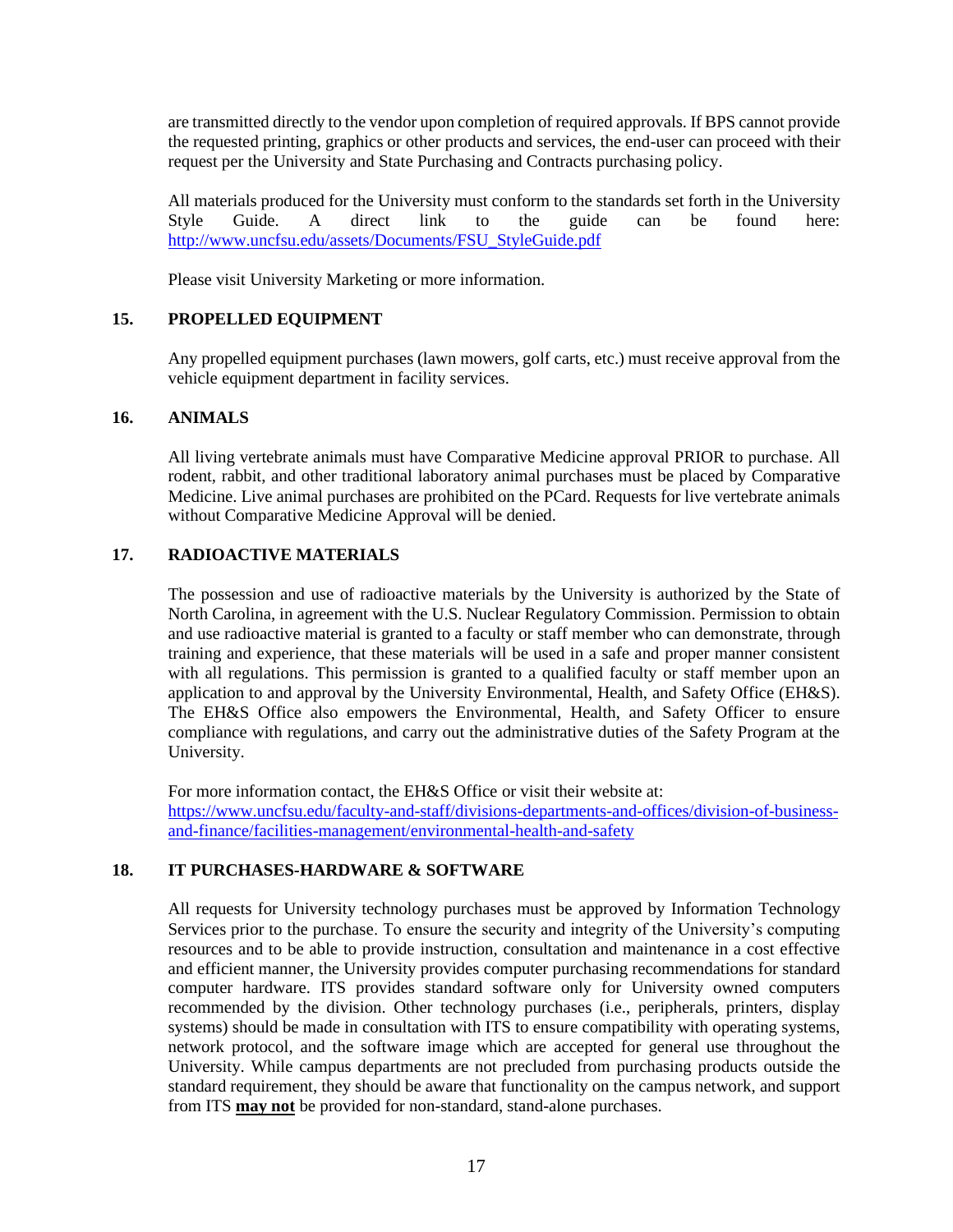All computer purchases are placed through Bronco eBuy. The University PCard is not allowed for IT purchases. Basic purchasing policies and procedures apply.

In response to the necessity to assess software purchases from both a technical and Americans with Disabilities Act (ADA) perspective, the University has established a procedure to facilitate an easier, trackable, and compliant process. All software (hosted/non-hosted, boxed, downloaded, etc.) will need to be assessed and approved for purchase by ITS before your order can be placed. Please note that some IT requests require the approval of the Fayetteville State University ITAC Committee. Please consult with ITTS for more information regarding ITAC.

#### **19. PRICING DEVIATIONS**

Campus departments are to be attentive to any changes in purchase order prices as reflected on a vendor's invoice. The University will issue payment for the price recorded on the purchase order unless the following circumstances exist:

- A. Where there is a pricing deviation under invoiced unit price which will increase the amount paid no greater than 10 percent.
- B. The purchase order is not a "Quote Order" or a State Term Contract order. (Pricing under these types of orders must show no deviation.)
- C. When the pricing deviation affects a "Quote Order" or a State Term Contract order or exceeds the allowable variance for the particular type of purchase order, the campus department must concur in the deviation. The Purchasing Department will initiate the necessary actions by contacting the vendor for an explanation of the deviation. If the vendor's justification is reasonable, the Purchasing Department will contact the campus department to discuss the change in price. In lieu of accepting the price deviation, the campus department may decide to return the merchandise to the vendor. The process of returning the merchandise will be accomplished through the Central Receiving. The campus department may decide to retain the merchandise and assume the additional cost. In such a case, the campus department will initiate a "Request for Change Order" form.

The Request for Change Order will be prepared by the campus department and submitted to the Purchasing Department via Bronco eBuy. The Purchasing Department will act on the Request for Change Order as authorization to proceed with the change and distribute copies of the change order as necessary. Note: These same procedures apply when there is a quantity deviation.

If the vendor's justification is not accepted, the vendor will be requested to forward a corrected invoice showing prices as indicated on the purchase order.

D. When a vendor notifies the Purchasing Department of a pricing deviation (especially an increase) prior to delivery or performance, the Purchasing Department will first contact the campus department to determine the department's desire to complete the order at the additional cost. If the campus department agrees to incur the additional cost, a Request for Change Order will be prepared and forwarded by the campus department to the Purchasing Department for issuance of a Change Order as prescribed above.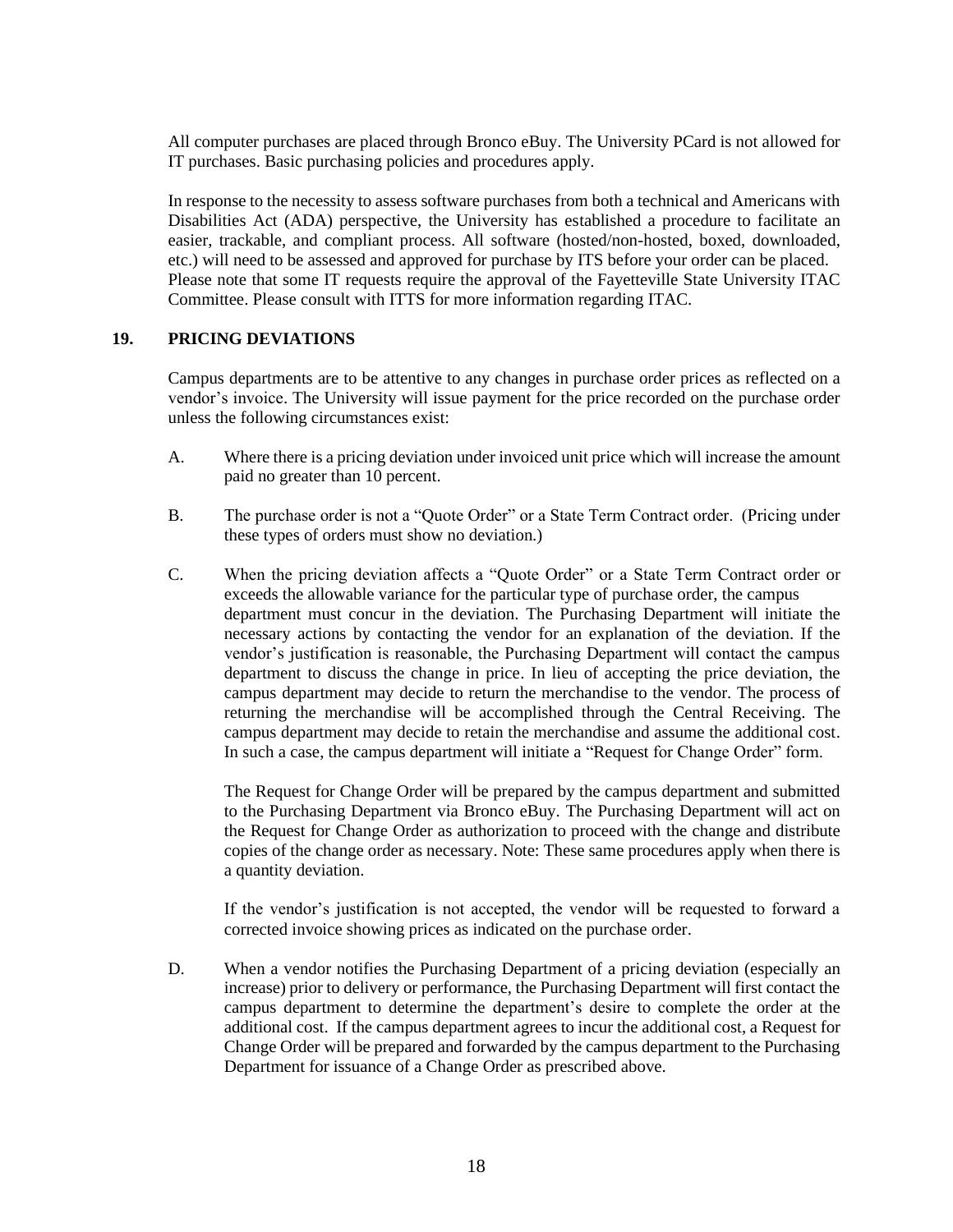E. When the pricing deviation is caused by the incurrence of a freight charge, the University will pay the invoiced freight charge if it appears reasonable and is not a "Quote Order" or State Term Contract Order. Where multiple shipments exist, multiple freight charges may be incurred.

# <span id="page-18-0"></span>**20. VENDOR INTERACTION**

# **A. Contact with Vendors during Solicitation and Proposal/Bid Review**

Campus departments are reminded and cautioned that, during the period of evaluation and prior to award, possession of the proposals/bids and accompanying information is limited to personnel of the State Division of Purchase and Contract, the University Purchasing Department, and those who are specifically responsible for review and evaluation of the proposals/bids. There must be no vendor participation in the review and evaluation, and no information may be furnished to vendors regarding the status of the evaluations. All vendor contact, particularly for proposal/bid clarification, shall be made by the Purchasing Department.

A vendor registration form, along with a W-9 form, must be completed for all new vendors. Both forms must be attached to the New Vendor Request in Bronco eBuy. Changes or adjustments to existing vendor information already in eBuy must be submitted via e-mail to the Purchasing Department at purchasing@uncfsu.edu. The Purchasing Department assumes all responsibility for checking the debarred vendor database prior to approving the purchase requisition over \$25,000.00.

# **B. Correspondence with Vendors**

Following the transmittal of a purchase order to a vendor, all correspondence in connection with the fulfillment of the order or contract will be handled by the Purchasing Department. Campus departments should notify the Purchasing staff of any matters they feel necessitate correspondence.

If delays or problems with delivery are encountered, campus departments are to contact the Purchasing Department. The Purchasing staff will then contact the vendor and notify the campus department of the resolution.

# **C. Complaints to Vendors**

Complaints about products received (such as shortages, damages, late shipments) should be routed through the Purchasing Department. When a vendor repeatedly provides poor service and/or merchandise does not meet written specifications to the extent that work is hampered, campus departments are to forward specific complaints to the Purchasing Department. The compliant must be submitted in a written memorandum or letter and clearly explain the conditions, which generated the complaint. The Purchasing Department will complete the "Complaint to Vendor" form and transmit such to the State Purchase and Contract Division or take appropriate action directly with the vendor. Campus departments are urged to make written complaints when justified. If a vendor receives an excessive number of complaints, the State Purchase and Contract Division or the Purchasing Department may refrain from considering the vendor as a "source of supply" for any new requirements or when compiling source lists.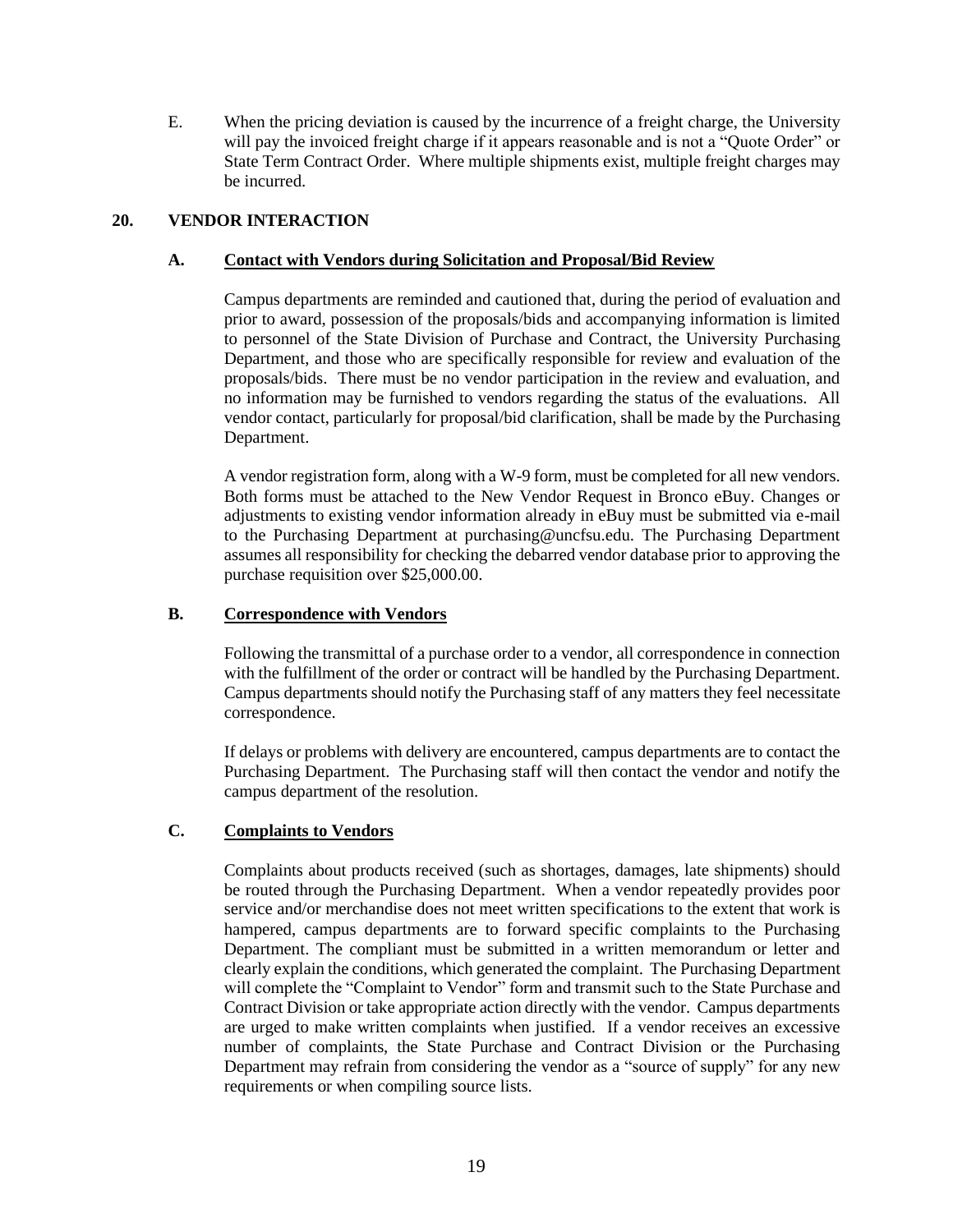# **E. Sales Calls by Vendors**

Sales calls are to be limited to keeping the campus department informed of new items being introduced and to providing information on various aspects of their product(s).

Receipt of equipment for demonstration and evaluation purposes is permissible provided no obligation is made to the vendor to purchase the equipment.

# **F. Product and Service Demonstration by Vendors**

# 1. When Requested by Vendor

Occasionally, vendors may request that they be allowed to demonstrate a new product line or a new service. The University does not prohibit this type of demonstration; however, arrangements for space for such demonstrations must be made with the appropriate department head and through the Purchasing Department. The vendor will be responsible for all expenses incurred in the demonstration. The University will not accept any responsibility for the safety of vendor equipment nor obligate itself to any purchase from the vendor as a result of the demonstration.

# 2. When Requested by the Campus Department

A more common type of demonstration is that requested by a campus department from a vendor of a particular piece of equipment. In these instances, the arrangements are to be made between the campus department and the vendor. Prior to making arrangements for such a demonstration, the campus department should coordinate with Purchasing Department and the University Fixed Assets Section to determine if a similar product is available from a contract source and, otherwise, used on campus or required by another campus department. All expenses incurred from these demonstrations are the responsibility of the vendor. The University will not accept any responsibility for the safety of any vendor equipment nor obligate itself to any purchase from the vendor as a result of the demonstration.

# 3. Purchase after the Demonstration

The demonstration of equipment to a campus department or to an individual in no way obligates the University to purchase or lease the equipment or service. Any purchase requests issued after demonstrations will be processed in accordance with the normal purchasing regulations of the University and State.

# 4. Evaluation of Equipment for Vendors

From time to time, vendors may request that a campus department evaluate equipment without obligation to purchase. When a vendor offers equipment for evaluation and the campus department is willing to have the equipment installed for evaluation purposes, the campus department should request that the Purchasing Department secure a written agreement with the vendor using the following basic guidelines: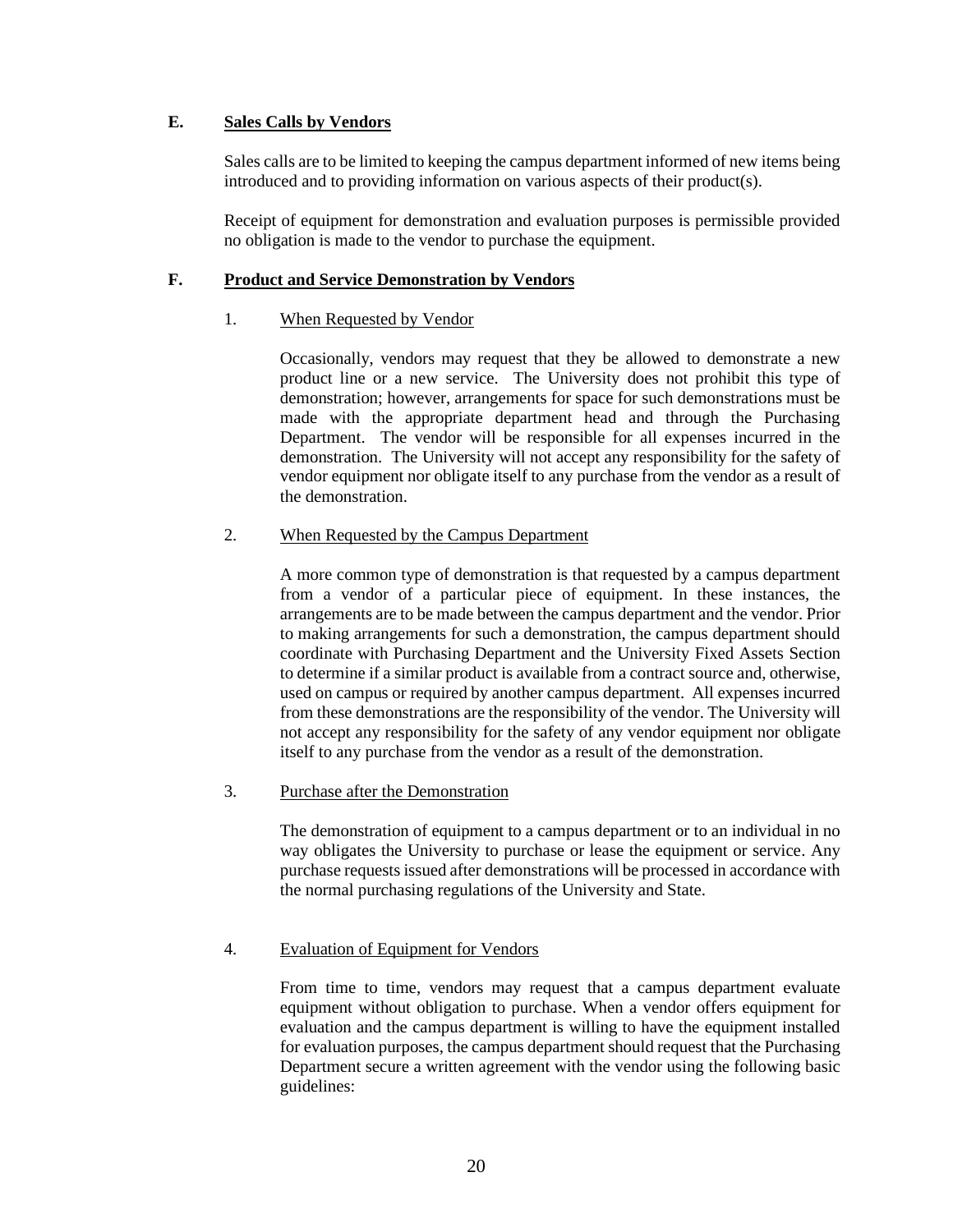- a. The equipment must be adequately identified and described, giving model and serial numbers.
- b. All shipping charges and associated liability are to be paid and assumed by the vendor.
- c. Insurance, if any, is the responsibility of the vendor. The University assumes no liability for the equipment. The University may agree to exercise normal operational care and to avoid abuse of the equipment.
- d. At the end of the evaluation period, the vendor will be responsible for crating, removal, and shipping of the equipment.
- e. The evaluation of equipment for a vendor does not grant the vendor permission to use the name of the University in any advertisement or as an endorsement.

#### **21. REPAIR OF EQUIPMENT**

#### **A. Repair of In-Warranty Equipment**

Most new equipment is warranted by the manufacturer for a period of time against faulty parts or workmanship. Such equipment is generally supplied with a warranty card which is to be completed and returned by the campus department to the manufacturer as soon as the equipment is received. Unless this warranty card is returned promptly, some manufacturers will not accept liability for the repair or replacement of the equipment. In the case of equipment obtained by solicitation, the warranty specifications will be spelled out on the solicitation, the offeror's/bidder's response, and the purchase order.

The campus department owning the equipment may originate a request for in-warranty service or, if the campus department chooses, the Purchasing Department will contact the vendor for service of equipment. When submitting the service request, the campus department should furnish the number and date of the original purchase order and the nature of the defect.

The Purchasing Department will communicate with the vendor for instructions on handling the warranty repair. If return to the vendor is necessary, the campus department will be responsible for forwarding the equipment to the vendor. The campus department is not to return the equipment until shipping instructions are obtained from the vendor.

The vendor repairing the equipment will return the repaired equipment directly to the campus department. Accordingly, the campus department is to provide the vendor with its complete address, including the name of the person in charge of the equipment, room number, and the name of the building. Any freight or service charges not paid by the vendor will be billed to the campus department by the vendor after the transaction is completed.

# **B. Repair of Out-of-Warranty Equipment**

Repair of out-of-warranty equipment is paid for by the campus department on a per-call basis. Requests for out-of-warranty service not covered by a service or maintenance contract should be initiated by the submittal of a purchase requisition to the Purchasing Department once thorough estimates of repair costs are obtained.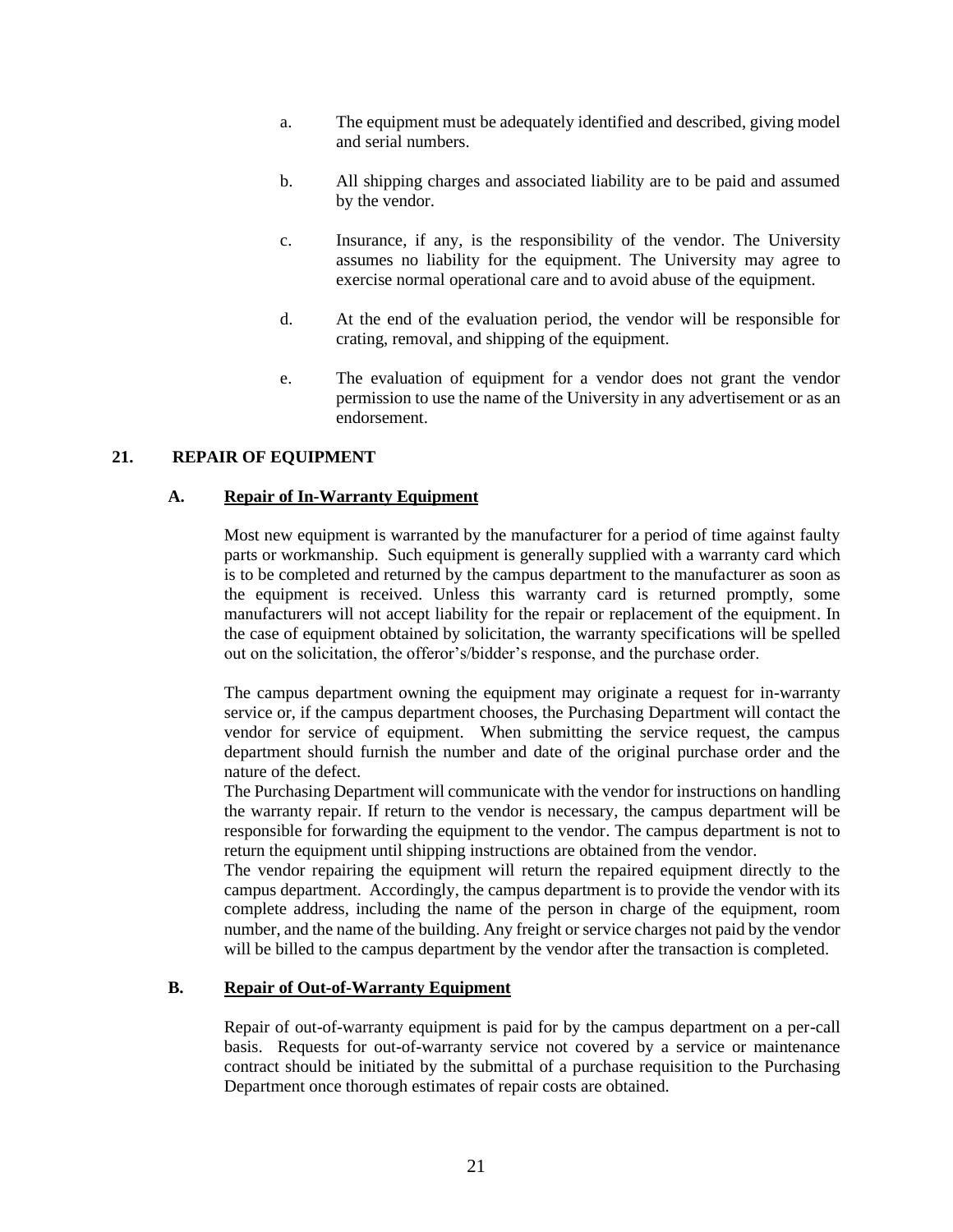In instances when a firm fixed-price estimate is not available, the Purchasing Department may issue a "Not to Exceed (NTE)" purchase order for the repair. Such a purchase order authorizes repair to proceed under a specified dollar limit; this limit may not exceed this amount unless amended by a purchase order change order issued by the Purchasing Department. Additionally, when conditions warrant, the purchase order may provide for a tear-down-quote where the campus department is not obligated to proceed with a repair if the initial tear-down and inspection demonstrates that the costs of repair will exceed the value of the equipment, or the campus department elects not to proceed.

The equipment to be returned for repairs should be returned to the company by the campus department in accordance with the repair facilities shipping instructions.

# **22. EQUIPMENT TRADE-IN**

Some used equipment has value when used as a trade on the purchase of new equipment of the same type. When a campus department wishes to trade in used equipment, a request must be made of the Purchasing Department and included in the purchase requisition for the affected new equipment.

The existing equipment to be affected by the trade in request is to be identified by year of acquisition and production (if known); original or initial acquisition cost(s); model number; serial number; description; and University fixed asset number (if equipment is recorded in fixed assets). If the equipment to be traded in has been capitalized in the Fixed Assets System, then the campus department will forward the Fixed Asset Disposal Form to the Purchasing Department. The Purchasing Department will sign the form confirming a trade in occurred and forward the form to the University's Fixed Assets Section.

If the University deems this trade in desirable, the Purchasing Department will request approval from the State Surplus Property Division. Prior to request for approval, the Purchasing Department must have a written quotation of the trade-in allowance offered by the vendor. Only if approved by the State may the University offer the existing equipment as a trade in of the purchase.

#### <span id="page-21-0"></span>**23. UNIVERSITY CONTRACTING**

**No individual is authorized to execute contracts on behalf of the University unless authority to do so has been delegated in writing by the Chancellor or other University official authorized to make such delegations, or unless such has been outlined in this Policy. Any individual who enters into a contract on behalf of the University, without authority to do so, shall be held personally liable for the terms and conditions stated in the contract.** 

#### **A. Review and Approval of University Contracts**

The review and approval of University contracts should be conducted in accordance with the University's policy on *Review and Approval of University Contracts*.

#### **B. How to Buy General Services or Consulting Services**

The University's Purchasing Department is responsibility for approving purchase requisitions and issuing purchase orders for all purchase contracts entered for the University, except for rental or real property. This includes all supplies, materials, printing, equipment, and services. For the application of purchasing rules, services are divided into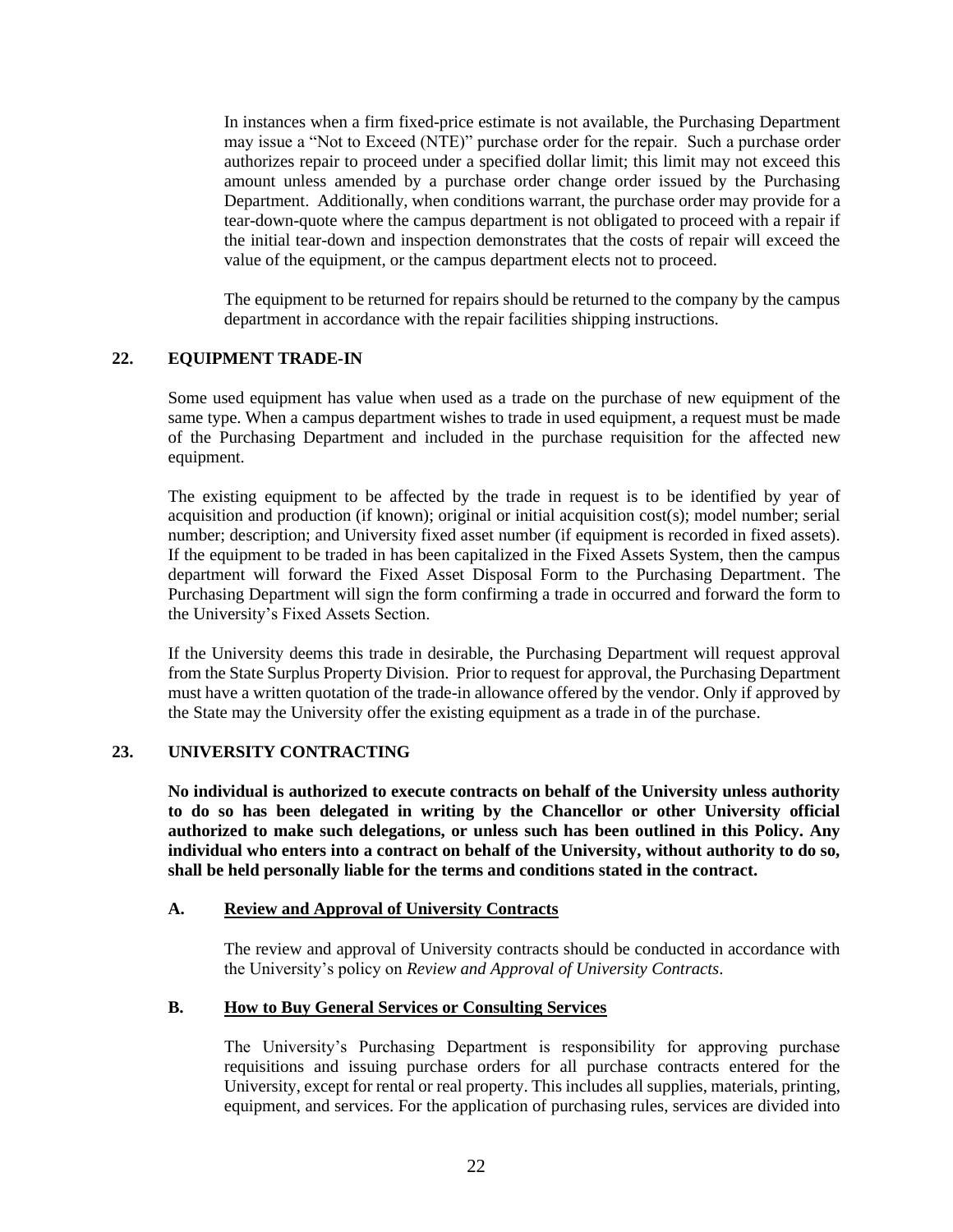three categories: general services, personal services, and consultant services. Procurement is initiated by submitting a purchase requisition and detailed specifications if required. For questions or concerns regarding contract approval, please see the University's policy on *Review and Approval of University Contracts*.

You can also contact the Purchasing Department for assistance in preparing a formal Request for Proposal to obtain competition.

Examples of Services:

- Consulting
- Dining
- **Janitorial**
- **Maintenance**
- **Printing**
- Repair
- Translation Services
- Uniforms

# **C. Things to Consider When Purchasing Services**

# • *Type of Service Required*

A complete statement of work. End-user should clearly specify the services that are to be rendered.

# • *Type of Maintenance Contract Required*

A complete statement of work for the type of maintenance required as well as the current maintenance contract from the vendor.

The statement of work should include nomenclature of the item, make, model, serial number, location, person to contact and phone number.

# • *Total Dollar Value of Contract over a One Year Period*

To determine the appropriate proposal instrument to use i.e., RFQ, RFP, IFB; purchasing will need to know the total expenditures per year. It is the end-user's responsibility to ensure funding is sufficient to cover cost services to be provided.

# • *Request Start and End Dates*

It is ideal to have single year contracts commence at the beginning of each fiscal year and end at the end of each fiscal year. Unfortunately, this is not always possible. Single year contracts with start and end dates other than the beginning and end of each fiscal year require funding before, during and after year end closeout. To avoid payment interruptions or budget problems, the end-user should consult with their budget authority to ensure the contracts payment terms are fully captured.

# • *Funding Source*

The type of funds used for the purchase.

# **D. Exceptions For Service Contracting**

The following are exceptions to the purchasing definitions and rules cited above: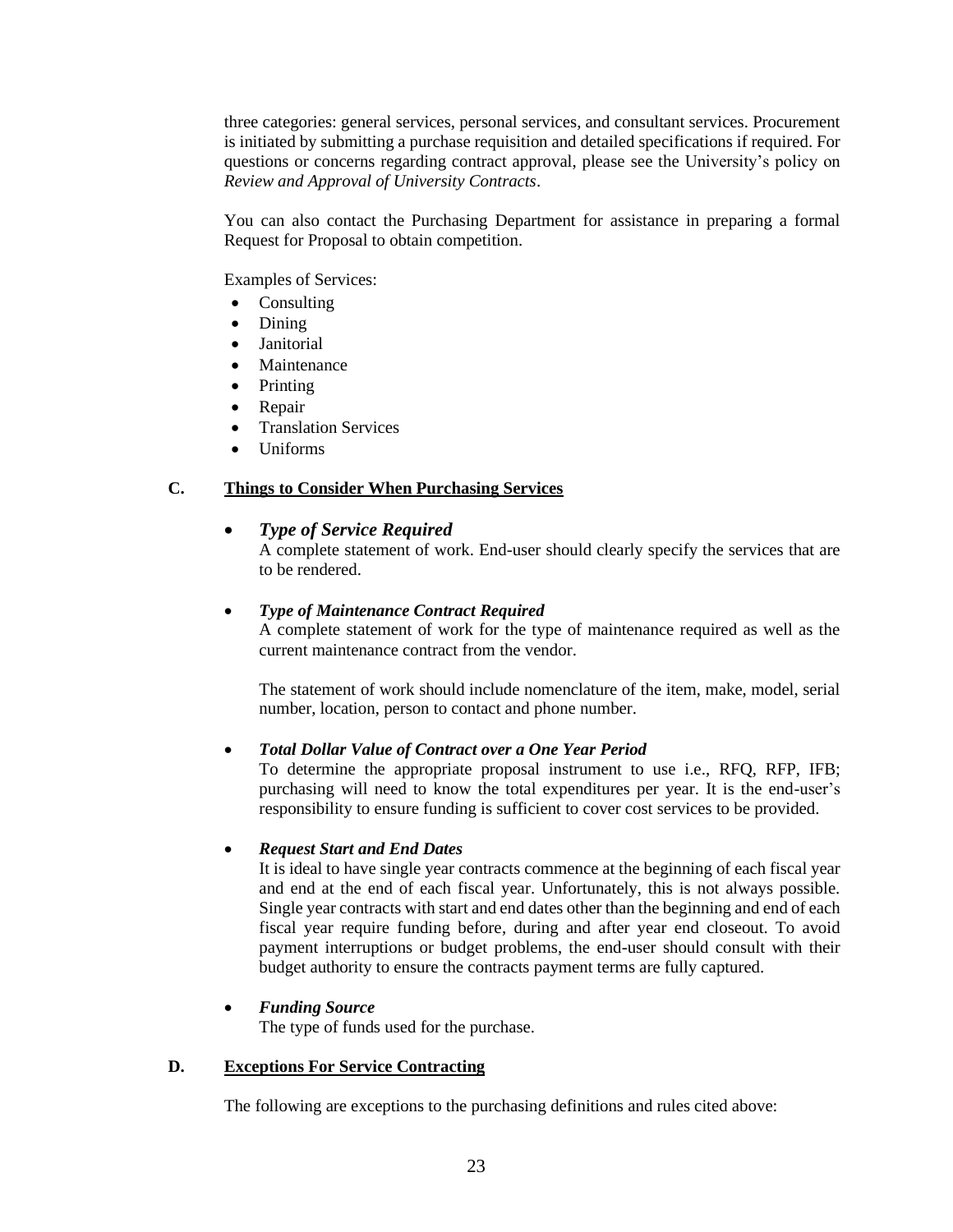Architect and Engineering Services or other similar services related to building construction, maintenance and repair are arranged through the University's Facilities Services Department.

Installation services which are incidental to the purchase of supplies, materials or equipment are acquired under the same requisition used for equipment or supplies.

Services provided directly by an agency of the state, federal or local government or their employees when performing service as part of their normal governmental function are purchased through the Purchasing Department; however, competition is not required for such services.

# **E. Consulting Services**

Consulting Services is defined as work or tasks performed by State employees or independent contractors possessing specialized knowledge, experience, expertise and professional qualification to investigate assigned problems or projects and to provide counsel, review, analysis or advice in formulation or implementing improvements in programs or services. This definition includes but is not limited to, the organization, planning, directing, control, evaluation and operation of a program, agency or department. Whenever possible, consulting services shall be obtained from other State agencies when the services available from other agencies substantially meet the reasonable specifications of the requesting agency.

If your department requires consulting services, please contact the Director of Materials Management at ext. 1053 for guidance through this process.

### **F. Personal Services Contract (Independent Contractors)**

A personal services contract should only be used for services provided by a professional individual on a temporary or occasional basis (i.e. doctors, dentists, attorneys, architects, professional engineers, scientists, or performers of the fine arts). The Purchasing Department reviews personal contractual services contract agreements, which legally bind the University for personal services with an independent contractor.

# <span id="page-23-0"></span>**24. ADMINISTRATIVE REVIEW AND APPROVAL OF CONTRACTS**

# **A. Unit Review**

The individual initiating the contract for the University is responsible for reading the contract in its entirety and determining that the contract language accurately reflects the current state of negotiations, the contract meets programmatic and University mission requirements; the contract is in the best interests of the University, and the contract is sufficiently clear and consistent. The individual initiating the contract for the University is responsible for ensuring compliance with the obligations it places on the University, If the contract involves indirectly or directly other unit(s) in the performance of the contract (i.e., financial considerations, telecommunications considerations, space considerations, etc.), the other unit(s) must be consulted and agree to perform as stated in the contract.